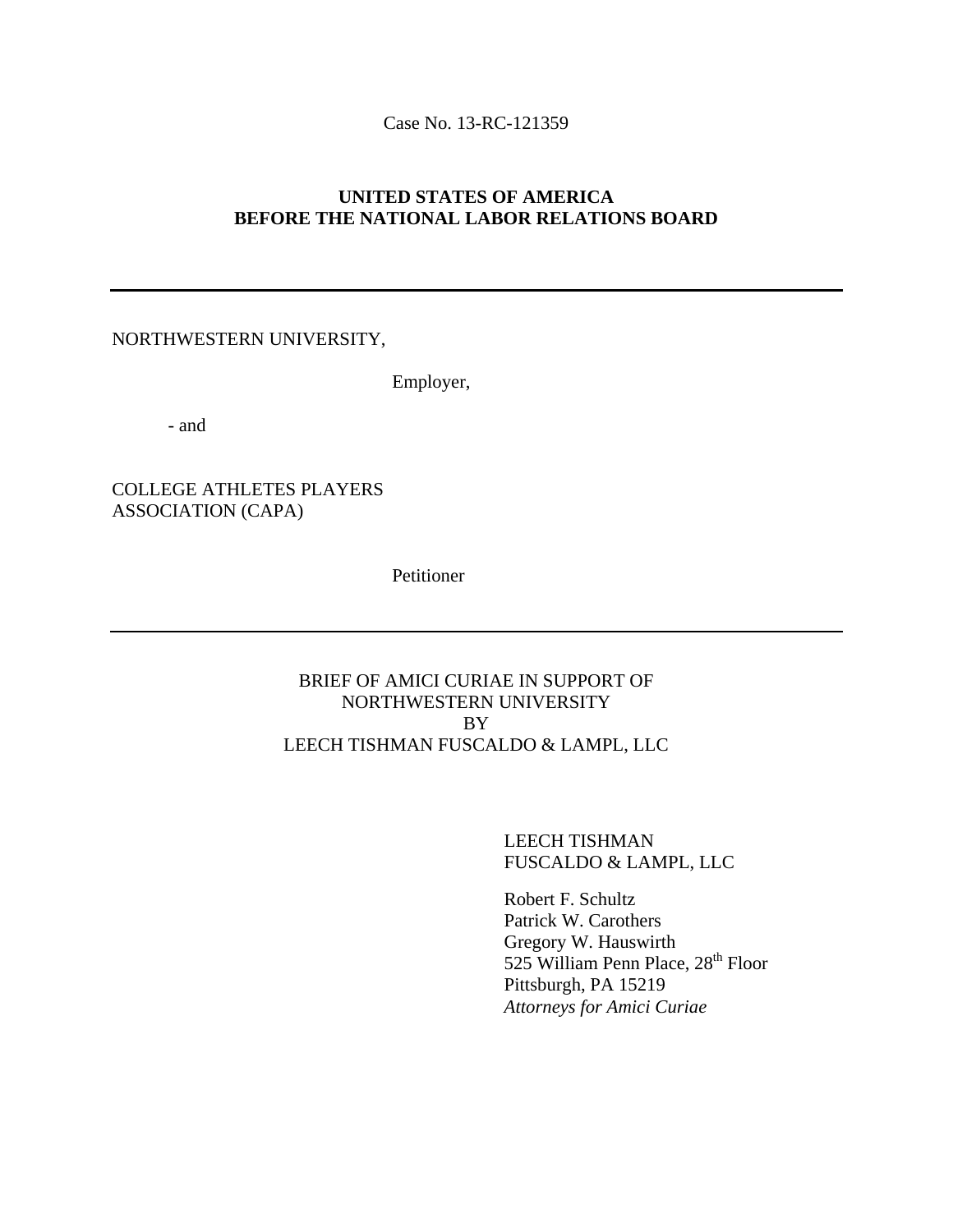# **TABLE OF CONTENTS**

| I.<br>II.<br>The Common Law Definition Of Employee Does<br>a.<br>c. Under The Brown University Framework,<br>Grant-In-Aid Scholarship Football Players Are<br>III.<br>THE QUESTION PRESENTED WILL HAVE HUGE<br>RAMIFICATIONS ON THE HIGHER EDUCATION<br>SYSTEM IN THE UNITED STATES, AND OTHER<br>The Higher Education Bubble And The Economics<br>a.<br>b. The Decision in Northwestern University Is Plainly<br>At Odds With The Legislative Purpose Of The<br>NLRA And Is An Unnecessary And Unfounded |  |
|-----------------------------------------------------------------------------------------------------------------------------------------------------------------------------------------------------------------------------------------------------------------------------------------------------------------------------------------------------------------------------------------------------------------------------------------------------------------------------------------------------------|--|
|                                                                                                                                                                                                                                                                                                                                                                                                                                                                                                           |  |
|                                                                                                                                                                                                                                                                                                                                                                                                                                                                                                           |  |
|                                                                                                                                                                                                                                                                                                                                                                                                                                                                                                           |  |
|                                                                                                                                                                                                                                                                                                                                                                                                                                                                                                           |  |
|                                                                                                                                                                                                                                                                                                                                                                                                                                                                                                           |  |
|                                                                                                                                                                                                                                                                                                                                                                                                                                                                                                           |  |
|                                                                                                                                                                                                                                                                                                                                                                                                                                                                                                           |  |
|                                                                                                                                                                                                                                                                                                                                                                                                                                                                                                           |  |
|                                                                                                                                                                                                                                                                                                                                                                                                                                                                                                           |  |
|                                                                                                                                                                                                                                                                                                                                                                                                                                                                                                           |  |
|                                                                                                                                                                                                                                                                                                                                                                                                                                                                                                           |  |
| IV.<br>EVEN IF FOUND TO BE EMPLOYEES, PUBLIC POLICY                                                                                                                                                                                                                                                                                                                                                                                                                                                       |  |
|                                                                                                                                                                                                                                                                                                                                                                                                                                                                                                           |  |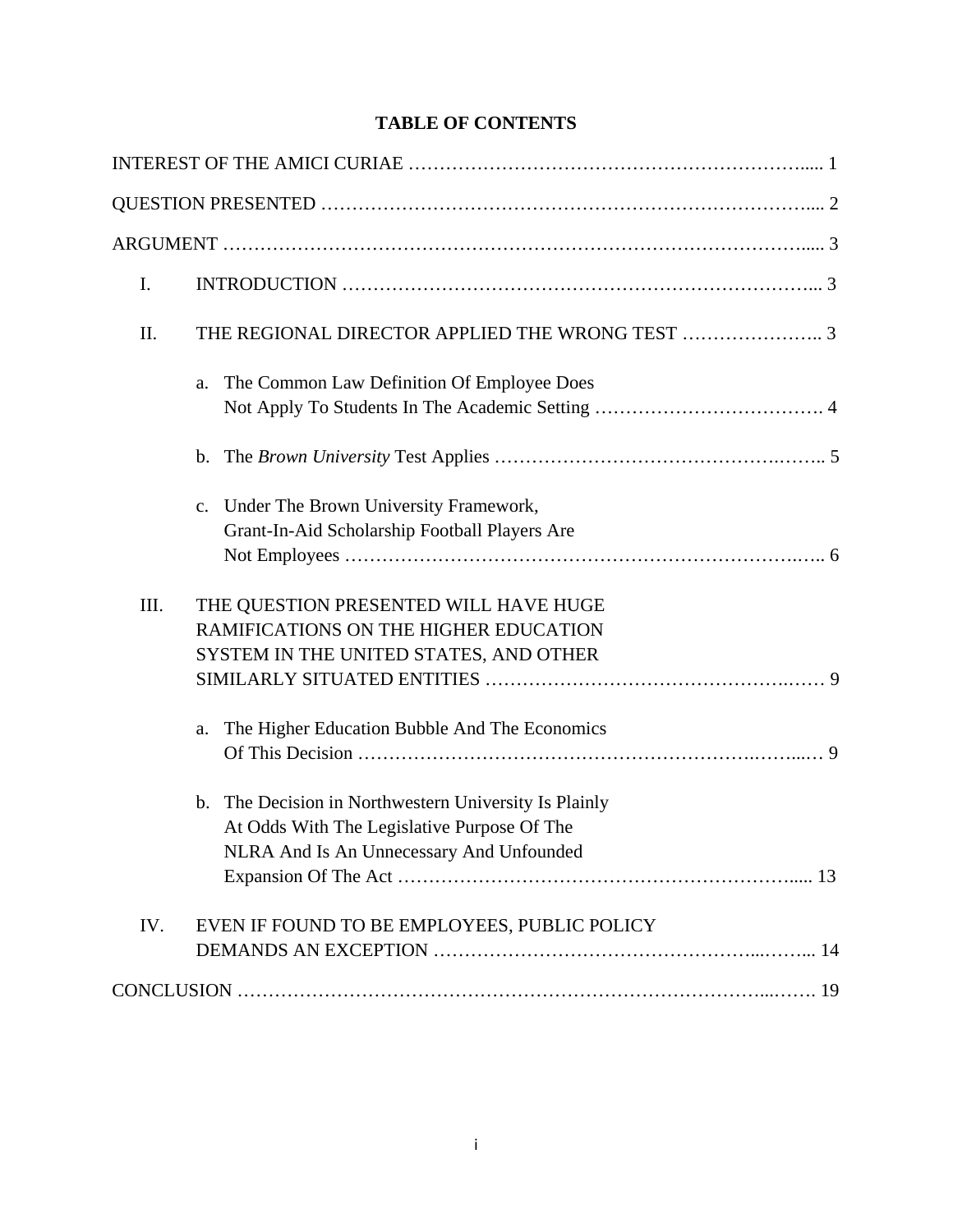# **TABLE OF AUTHORITIES**

# **FEDERAL COURT CASES**

| Bob Jones University v. United States,       |  |
|----------------------------------------------|--|
|                                              |  |
| NLRB v. Mackay Radio & Telegraph Co.,        |  |
|                                              |  |
| NLRB v. Town & Country Electric,             |  |
|                                              |  |
| NLRB v. Yeshiva University,                  |  |
|                                              |  |
| United States v. Ron Pair Enterprises, Inc., |  |
|                                              |  |
|                                              |  |

# **DECISIONS OF THE NATIONAL LABOR RELATIONS BOARD**

| Adelphi University,                                  |
|------------------------------------------------------|
|                                                      |
| American Totalisator,                                |
|                                                      |
| Brown University,                                    |
|                                                      |
| Leland Stanford Junior University,                   |
|                                                      |
| New York University,                                 |
|                                                      |
| Northwestern University,                             |
| 2014 NLRB LEXIS 221 (Mar. 26, 2014), review          |
| granted by Northwestern University, 2014 NLRB        |
| <b>STATUTORY AND OTHER FEDERAL AUTHORITIES</b>       |
|                                                      |
| National Labor Relations Act: Hearing on H.R. 74-198 |

| anonal Labor Retainons rich from my on frire / 1 190 |  |
|------------------------------------------------------|--|
|                                                      |  |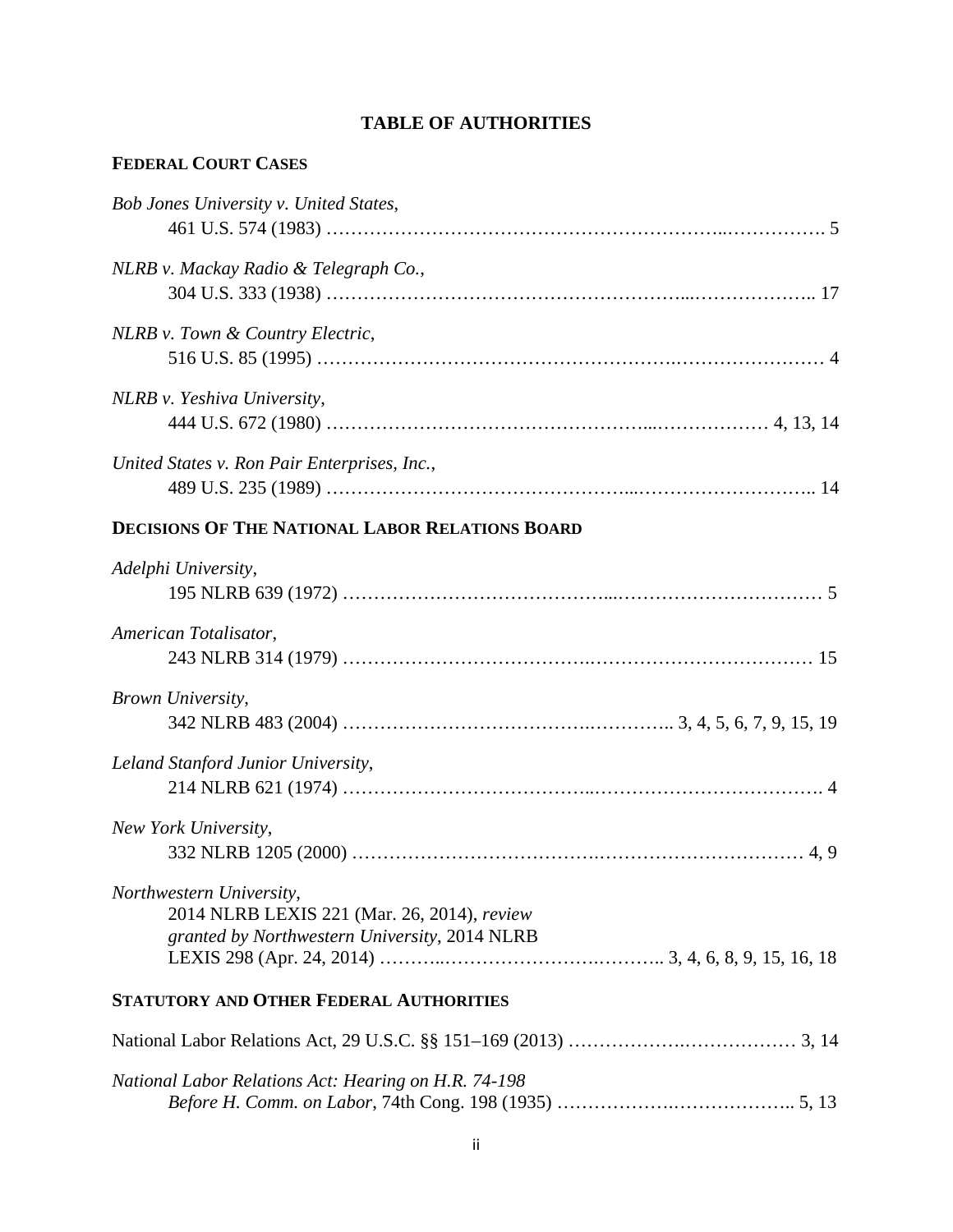| U.S. Department of Education, National Center for<br>Education Statistics. (2013). Digest of Education                                                 |
|--------------------------------------------------------------------------------------------------------------------------------------------------------|
| <b>OTHER AUTHORITIES</b>                                                                                                                               |
| About the Endowment, Northwestern University Investment<br>Office (2014) available at http://www.northwestern.edu/investment  11                       |
| Alan K. Cubbage, Northwestern Asks National Labor<br>Relations Board to Overturn Regional Director's<br>Ruling on Football Players' Unionization,      |
| Alexander Astin, Student Involvement: A Developmental                                                                                                  |
| George D. Kuh, The Other Curriculum: Out-of-Class<br><b>Experiences Associated with Student Learning and</b>                                           |
| Kim Painter, Colleges' Physical Education Requirements                                                                                                 |
|                                                                                                                                                        |
|                                                                                                                                                        |
| Pat Vaughan Tremmel, Northwestern Applications<br>Hit New High, Jan. 29, 2013 available at                                                             |
| Sara Ganim, Should Northwestern Football Players                                                                                                       |
| Study of Endowments, National Association of College<br>and University Business Officers (2013) available at<br>http://www.nacubo.org/Research/NACUBO- |
| The Project on Student Debt, Institute for College<br>Access & Success (2012) retrievable at                                                           |
|                                                                                                                                                        |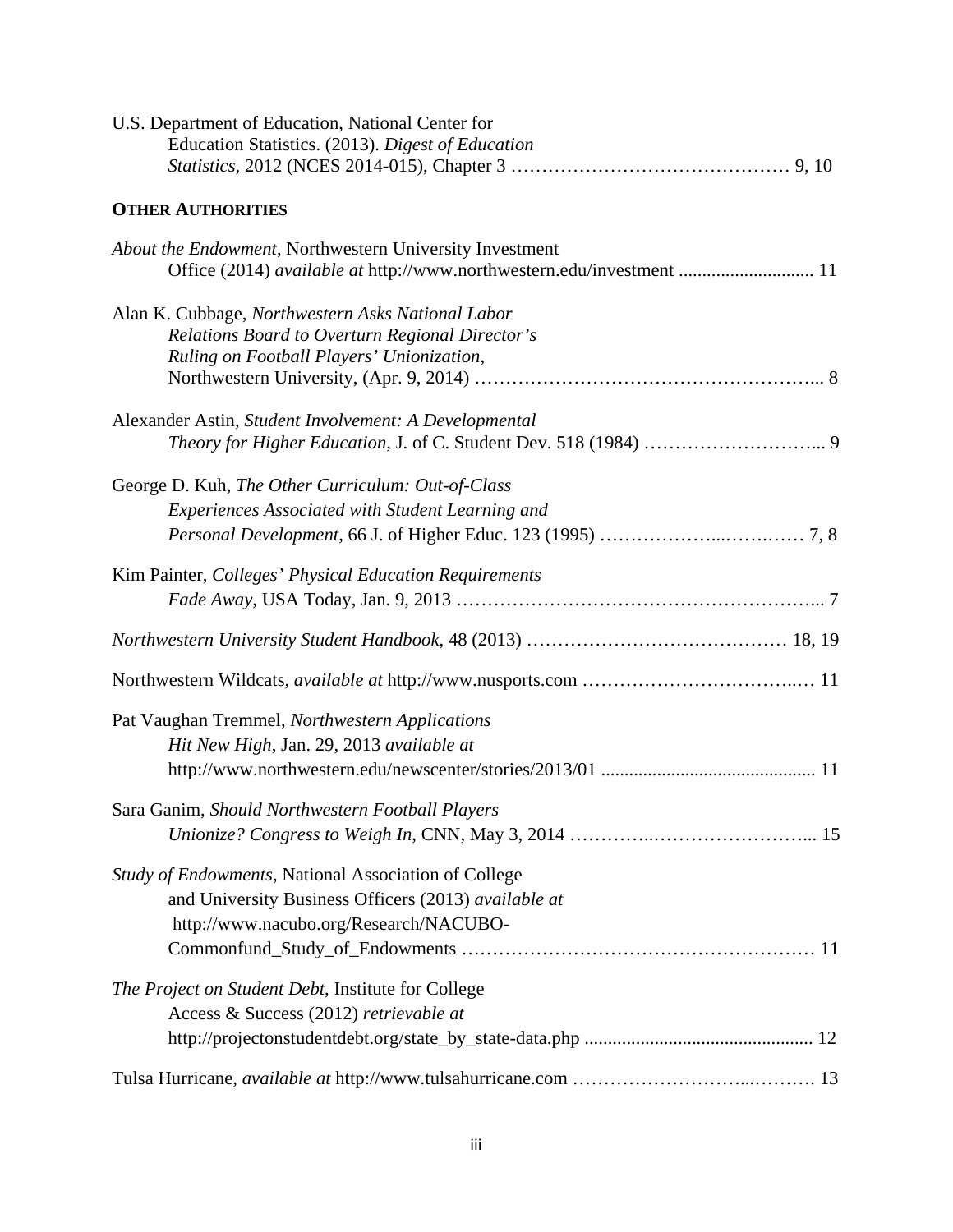William Trombley, *College Affordability in Jeopardy*, National Center for Public Policy and Higher Education (Winter 2003) *available at* http://www.highereducation.org/reports/affordability\_supplement ................................ 10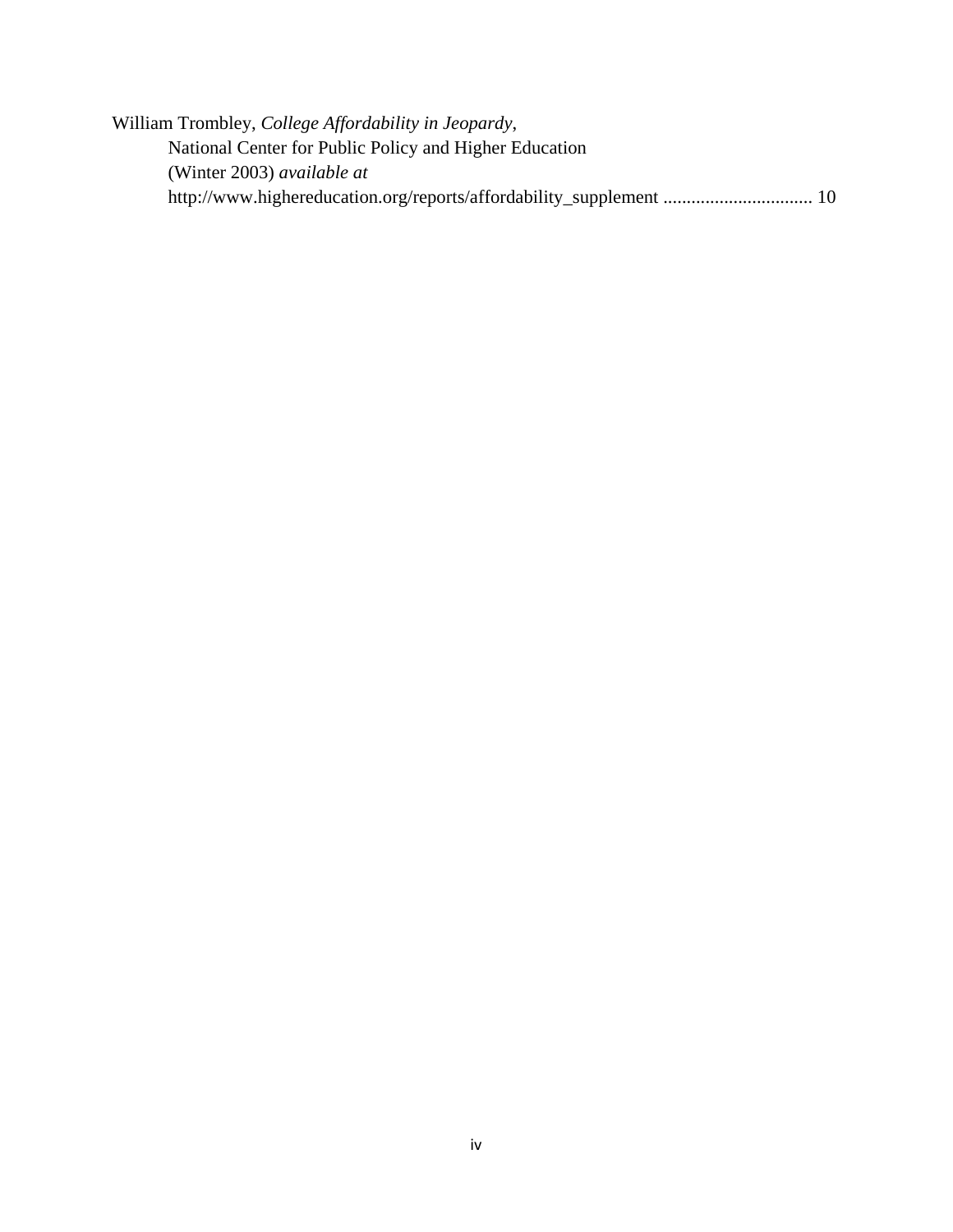# **INTEREST OF THE AMICI CURIAE Leech Tishman Fuscaldo & Lampl, LLC**

Leech Tishman Fuscaldo & Lampl, LLC, ("LTFL") is a private, predominantly management-side law firm with its primary office located at 525 William Penn Place, 28<sup>th</sup> Floor, Pittsburgh, Pennsylvania 15219. As a law firm with a growing labor and employment practice, LTFL is concerned with the expanding nature of the term "employer" and the increased litigation this brings to an already overwhelmed system. LTFL works with both unions and management, and has lawyers who are well versed on both sides, thus LTFL is able to uniquely see that the National Labor Relations Act is not an appropriate solution to the problems faced by studentathletes at Division-I schools.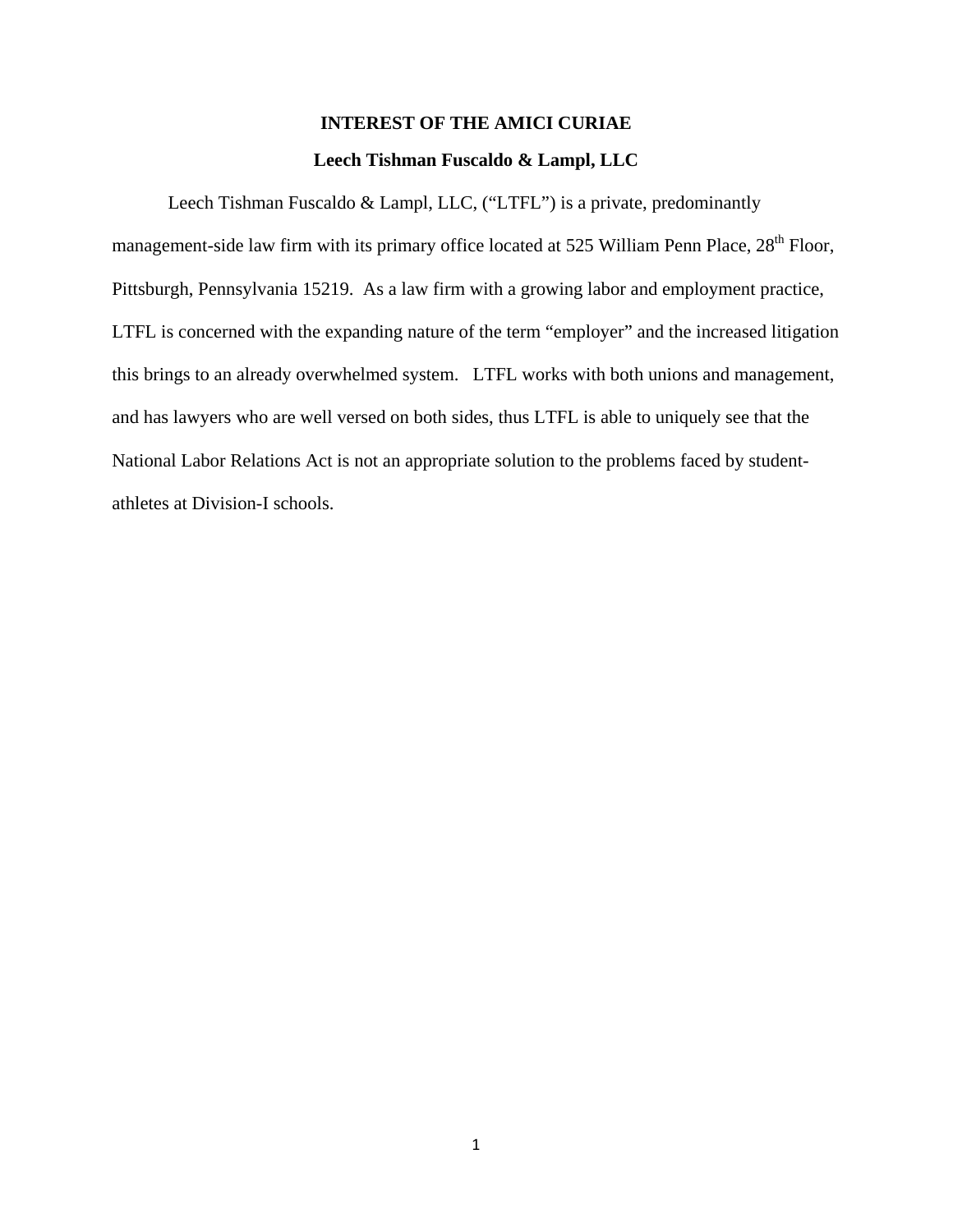# **QUESTION PRESENTED**

Which test should the National Labor Relations Board apply to determine whether grantin-aid scholarship football players are "employees" within the meaning of Section 2(3) of the National Labor Relations Act, and what is the proper result, considering all public policy and other concerns, when applying the appropriate test?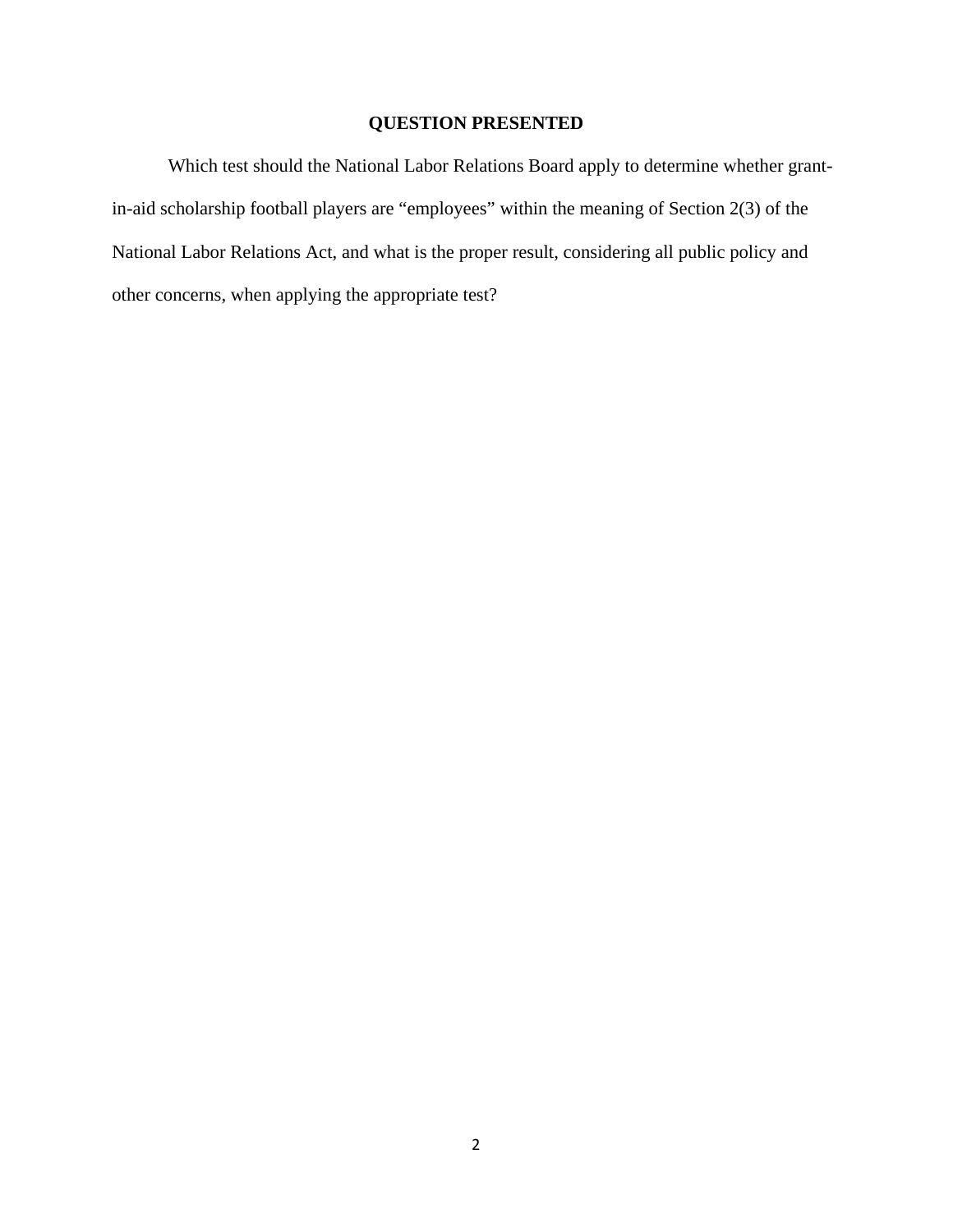#### **ARGUMENT**

#### **I. INTRODUCTION**

In 2004, the National Labor Relations Board ("The Board") reaffirmed a long held belief that in the academic realm, the student-institution relationship within is unique from all other potential employment situations. *Brown University*, 342 N.L.R.B. 483 (2004). In March of 2014, after a decade of this decision governing, the Regional Director ignored this precedent and incorrectly applied a common law definition of employee to a group of student-athletes; expanding the NLRA into an area it was never intended to apply. *Northwestern University*, 2014 N.L.R.B. Reg. Dir. Dec. LEXIS 46 (N.L.R.B. Mar. 26, 2014), *review granted by Northwestern University*, 2014 NLRB LEXIS 298 (Apr. 24, 2014). The implications of this decision are huge and will have an overwhelmingly negative impact on the academic landscape of the United States and will overburden the Board and the judicial system in general. While the motives of the Regional Director were likely good, his desire to assist college athletes inappropriately applies the law and is unprecedented. The Board should leave to Congress what is meant for Congress and follow their own precedent; ruling that college athletes are not employees eligible for elections or unionization under the NLRA.

#### **II. THE REGIONAL DIRECTOR APPLIED THE WRONG TEST**

When determining whether or not a group fits the definition of "employees" for purposes of the NLRA, the Board considers many criteria, including the number of employees, the gross income of employer, and the geography of workspaces, amongst other things. National Labor Relations Act, 29 U.S.C. §§ 151–169 (2013). Once these technical considerations are weighed, the Board generally turns to the common law definition of employee, "(A) person who performs services for another under a contract of hire, subject to the other's control or right of control, and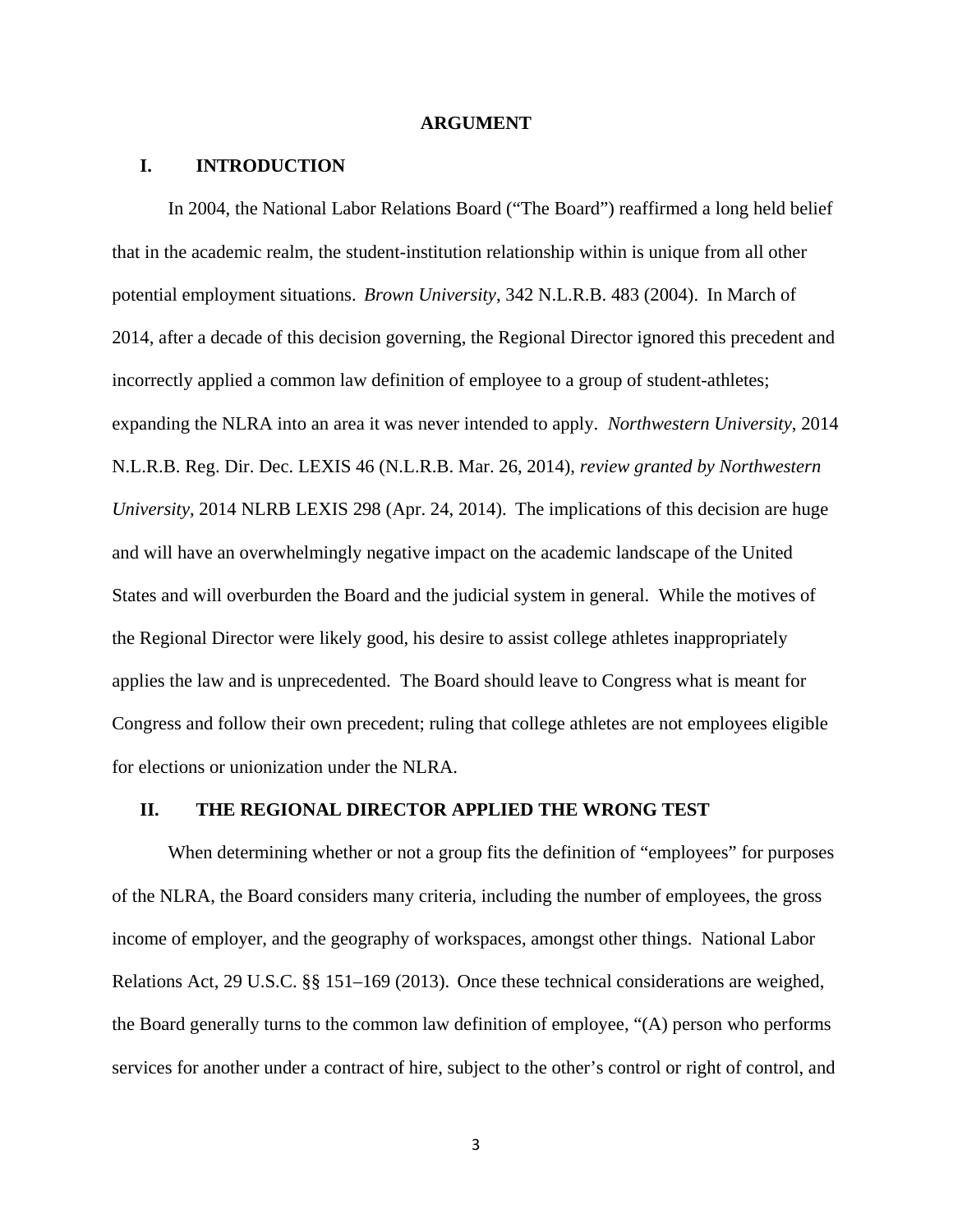in return for payment." *NLRB v. Town & Country*, 516 U.S. 85, 94 (1995). However, for public policy purposes, the Board has carved out exceptions where the common law definition does not apply. *Leland Stanford Junior University*, 214 NLRB 621 (1974). Academia is one such exception. *Brown University*, 342 NLRB at 492. Regional Director Peter Ohr was presented with both the common law and academic tests for employee, and to apply the wrong one, ignoring years of precedent. *Northwestern University*, 2014 N.L.R.B. Reg. Dir. Dec. LEXIS at 15.

# **A. The common law definition of "employee" does not apply to students in the academic setting**

The U.S. Supreme Court has said, "(P)rinciples developed for use in the industrial setting cannot be imposed blindly on the academic world." *NLRB v. Yeshiva U.*, 444 U.S. 672, 681 (1980). The Board echoed this sentiment in 2004 in ruling that the proper test for determining if students are employees is by looking at whether the group is "primarily students and have a primarily educational, not economic, relationship with their university." *Brown University*, 342 NLRB at 487. Through this decision, the Board established a separate test uniquely for the university setting when determining the applicability of the NLRA. Director Ohr dismissed this, saying the athletes' "football-related duties are unrelated to their academic studies unlike the graduate assistants whose teaching and research duties were inextricably related to their graduate degree requirements." *Northwestern University*, 2014 N.L.R.B. Reg. Dir. Dec. LEXIS at 15.

Director Ohr's overly simplistic reading of *Brown University* completely misinterprets the holding of the Board in that decision. *Brown University* took the common law definition of employee away from evaluating this under academic scenarios. In 2000, the Board held in *New York University* ("*NYU*") that the common law definition of employee applied to students in the academic setting stating, "(W)e will not deprive workers… of their fundamental statutory rights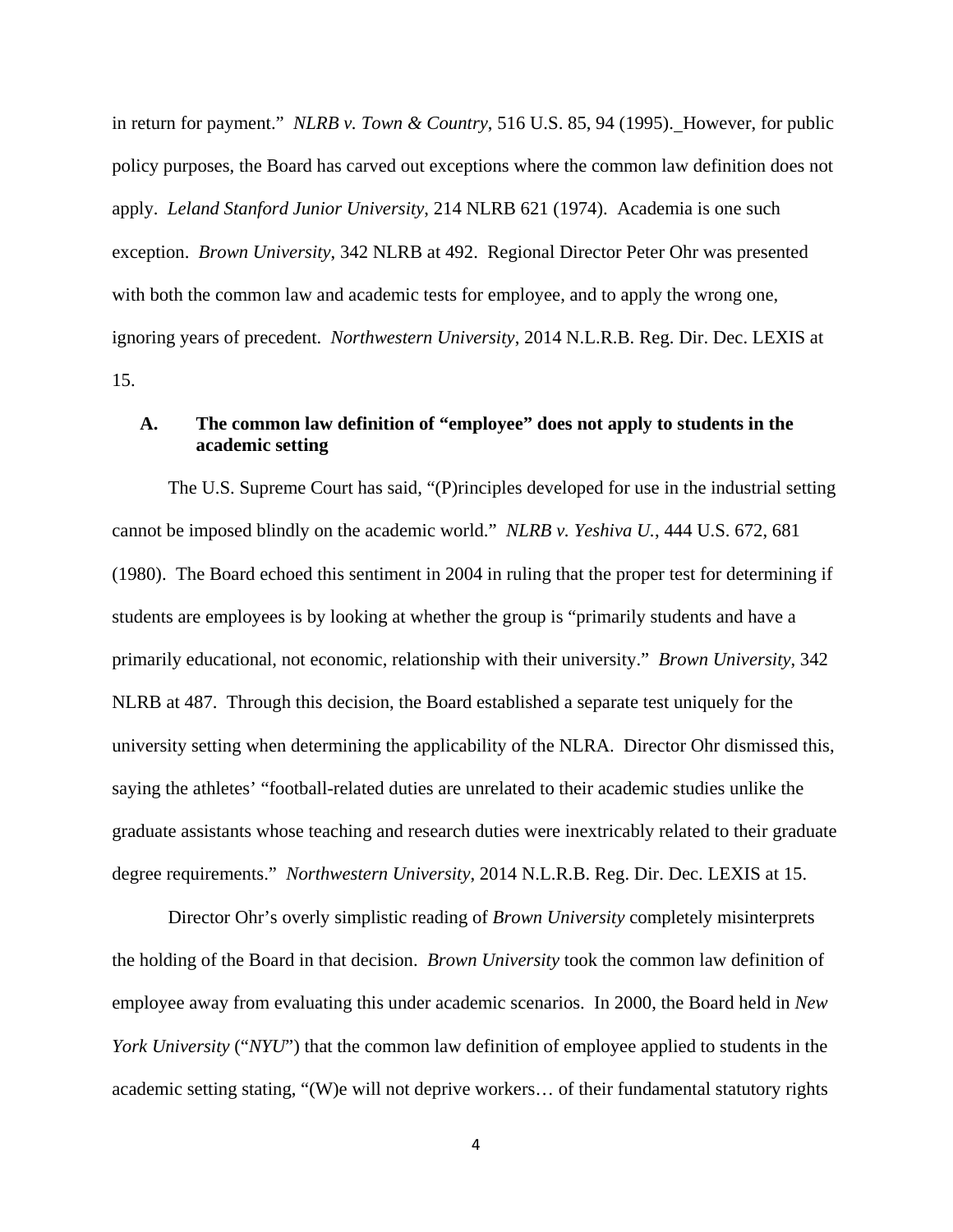to organize and bargain with their employer, simply because they also are students." 332 NLRB 1205, 1209 (2000). This sentiment and application of the common law definition for student populations was explicitly overruled in *Brown University* and the twenty-five years of precedent that *NYU* overturned was properly and explicitly re-instated. As the Board said, "*NYU* was wrongly decided and should be overruled." *Brown University*, 342 NLRB at 483. Thus, the common law definition is not applicable to student populations and Director Ohr was in error in applying such.

#### **B. The** *Brown University* **test applies**

*Brown University* is the authority in regards to assessing student employees in academic settings and has been for nearly a decade. To not apply *Brown University* is to overrule *Brown University*. Not only does Director Ohr not have the authority to overrule a Board decision, it would be a grave error for the Board to do so.

According to the Board, "(T)here is a significant risk, and indeed a strong likelihood, that the collective-bargaining process will be detrimental to the educational process." *Id*. Years of precedent have established that student-institution relationships are different from employeeemployer relationships and should be assessed differently for purposes of applying the NLRA. *See e.g., Adelphi University*, 195 NLRB 639 (1972). The uniqueness of the college setting is not just in regards to labor, since Congress has acknowledged that colleges are treated differently in regards to issues of free speech and even taxation. *See e.g.*, *Bob Jones University v. U.S.*, 461 U.S. 574 (1983). Even at the initial hearings for the NLRA before Congress in the 1930s, the college-campus was utilized as an example of the type of situation the bill would not cover. *National Labor Relations Act: Hearing on H.R. 74-198 Before H. Comm. on Labor*, 74th Cong. 198 (1935).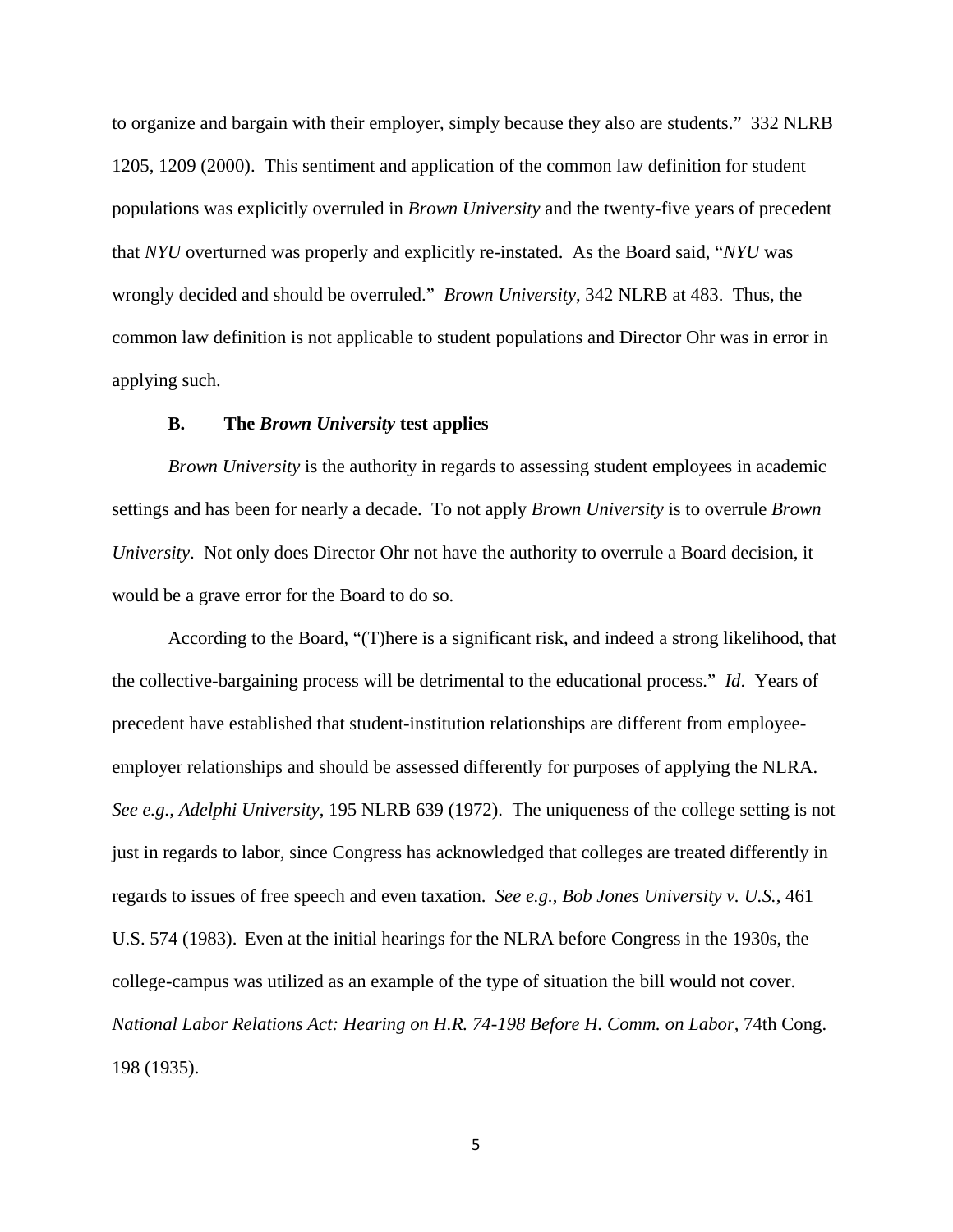Director Ohr dismissed the proper application of *Brown University* by saying, "the players' football-related duties are unrelated to their academic studies unlike the graduate assistants whose teaching and research duties were inextricably related to their graduate degree requirements." *Northwestern University*, 2014 N.L.R.B. Reg. Dir. Dec. LEXIS at 15. This is a vast oversimplification and ignores the scope of the Board's ruling. Director Ohr seems to think it only applies where the group's student status is superior to their economic status. The Board stressed in *Brown University* the uniqueness of the academic setting and the importance of balancing different factors. This decision applies because the group petitioning are students and their supposed "employment" is inherently connected to this. In the present case, grant-in-aid scholarship football players register for classes, attend classes, receive grades, obtain a degree, and are not permitted to play college sports once they have graduated. If a grant-in-aid scholarship football player stops taking classes, they are no longer eligible to play. There is an inherent connection between the student status and the supposed employment; therefore the *Brown University* test applies.

### **C. Under the** *Brown University* **framework, grant-in-aid scholarship football players are not employees**

The *Brown University* framework looks at the balance between whether a group of individuals have a primarily academic relationship with an institution, making them students, or if their relationship is primarily economic, making them employees. *Brown University*, 342 NLRB at 483. The test is a straight-forward predominance test that looks at several factors in order to determine if the relationship is mostly academic or economic.

One key element in determining this is the contingency of the athletes "employment" on their student status. The Board stated in *Brown University*, "Because their status as a graduate student assistant is contingent on their continued enrollment as students, we find that they are

<sup>6</sup>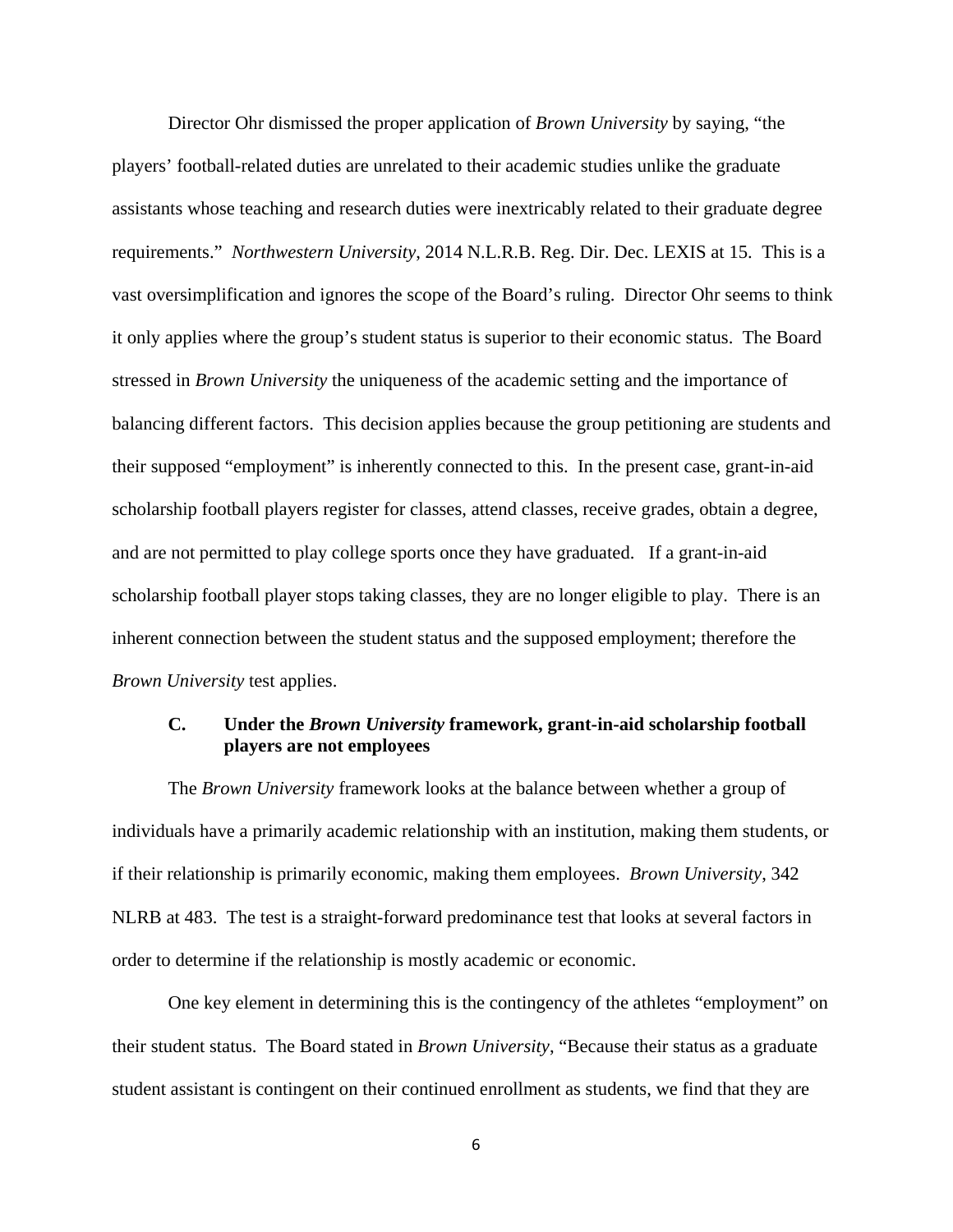primarily students." *Id*. at 488. In the present case, a Northwestern University student-athlete must be a student in order to be eligible to play college sports. If the student-athlete is expelled, suspended or in some other way penalized academically, his or her ability to continue on the team is put into jeopardy. However, if his or her participation on the team is temporarily or permanently halted, the individual does not immediately lose the status of "student." This is further emphasized by the fact that if a student-athlete's grade point average drops below a certain marker, they lose their eligibility to play. However, if a student-athlete has a bad season, this has no real impact on his or her continuation as an enrolled student.

Other factors highlighted in *Brown University* when weighing the predominance test are the scholarship funding source and the academic relevance of the activity. The funding source for football scholarships at Northwestern University, and similar institutions, is not a separate funding source outside of the general institutional funds. Rather, the funding mimics that of other available scholarships. Thus, "the money is not consideration for work. It is financial aid to a student." *Id*. Additionally, the team has direct academic relevance in that sports and physical fitness have a long and deep history with American colleges and play a major part in the holistic development of the student. George D. Kuh, *The Other Curriculum: Out-of-Class Experiences Associated with Student Learning and Personal Development*, 66 J. of Higher Educ. 123 (1995). Many elite institutions, including Columbia University, Massachusetts Institute of Technology, and Reed College, still have physical fitness requirements for graduation that can be satisfied through involvement on an athletic team. Kim Painter, *Colleges' Physical Education Requirements Fade Away*, USA Today, Jan. 9, 2013. While Northwestern University does not have such a requirement, it still sees the academic value to athletic participation, as is evidenced through the 97% graduation rate of its athletes; higher than the general graduation rate of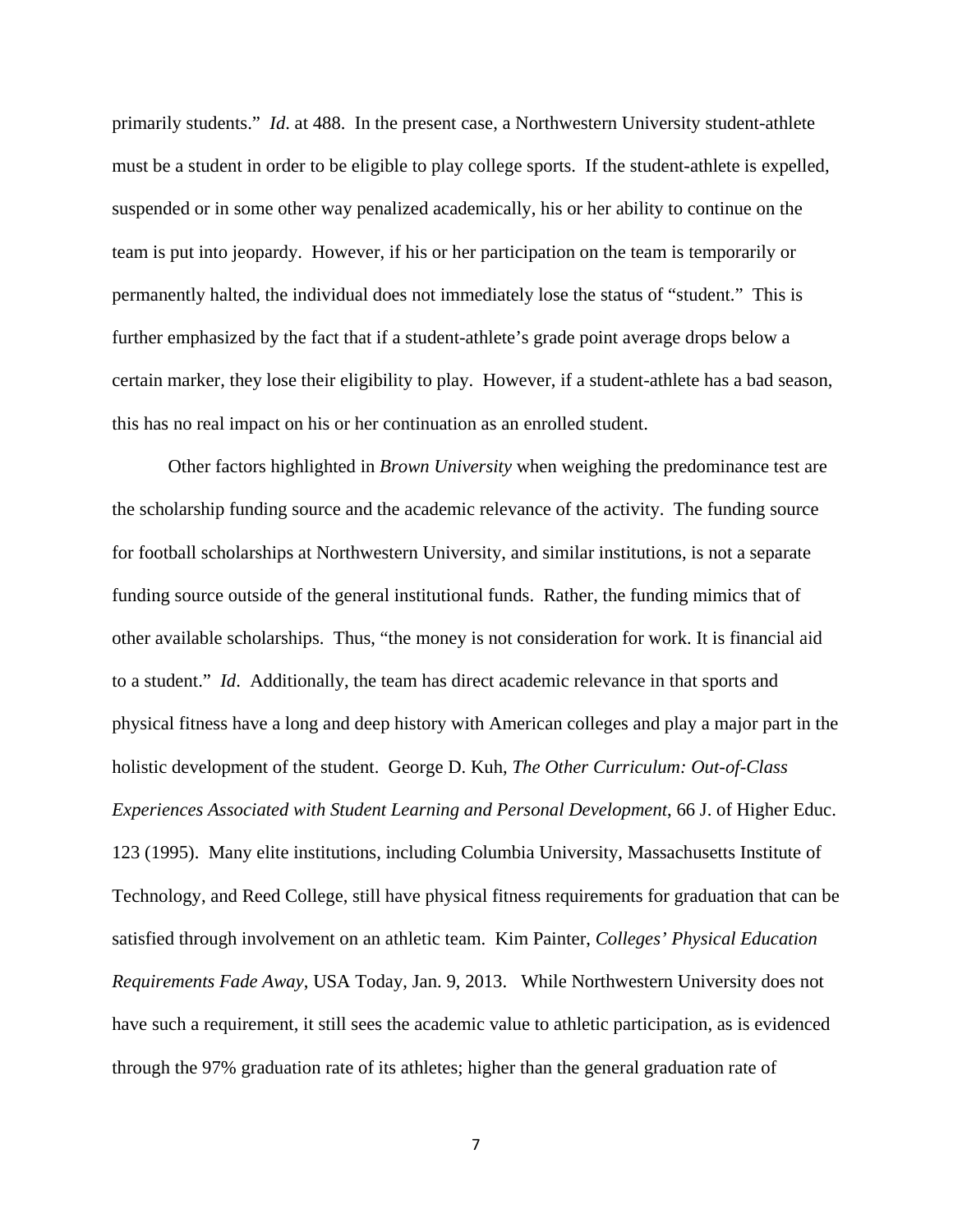Northwestern students. Alan K. Cubbage, *Northwestern Asks National Labor Relations Board to Overturn Regional Director's Ruling on Football Players' Unionization*, Northwestern University, (Apr. 9, 2014), http://www.northwestern.edu/newscenter/stories/2014/04.

Director Ohr's decision emphasizes how removed he is from the academic setting. The modern U.S. college focuses heavily on the holistic development of the student. George D. Kuh, *The Other Curriculum: Out-of-Class Experiences Associated with Student Learning and Personal Development*, 66 J. of Higher Educ. 123 (1995). This means there is an acknowledgement that many aspects of the college experience play into the long-term success of a student and one's ability to exist in and contribute to the post-college world. This is why activities such as the school newspaper and student governance are highlighted for students, even those not majoring in journalism or political science. In the same way, involvement on an athletic team is obviously relevant for individuals majoring in things like Sports Management and Physical Therapy, and has relevance to studying other seemingly unrelated topics due to the need for holistic development. As Director Ohr himself admitted, "(T)he players undoubtedly learn great life lessons from participating on the football team and take with them important values such as character, dedication, perseverance, and team work." *Northwestern University*, 2014 N.L.R.B. Reg. Dir. Dec. LEXIS at 19. Director Ohr discounted this importance because of a lack of credit earned. But, there are dozens of things that are not credit-based that play into a student's academic success. Alexander Astin, the founder of the Higher Education Research Institute at the University of California – Los Angeles, developed an involvement based theory of student development that highlighted involvement outside of the classroom as a vital tool for insuring success in the classroom and beyond. Dr. Astin highlights that involvement outside the classroom is often more important to a student's individual success in college and beyond. *See*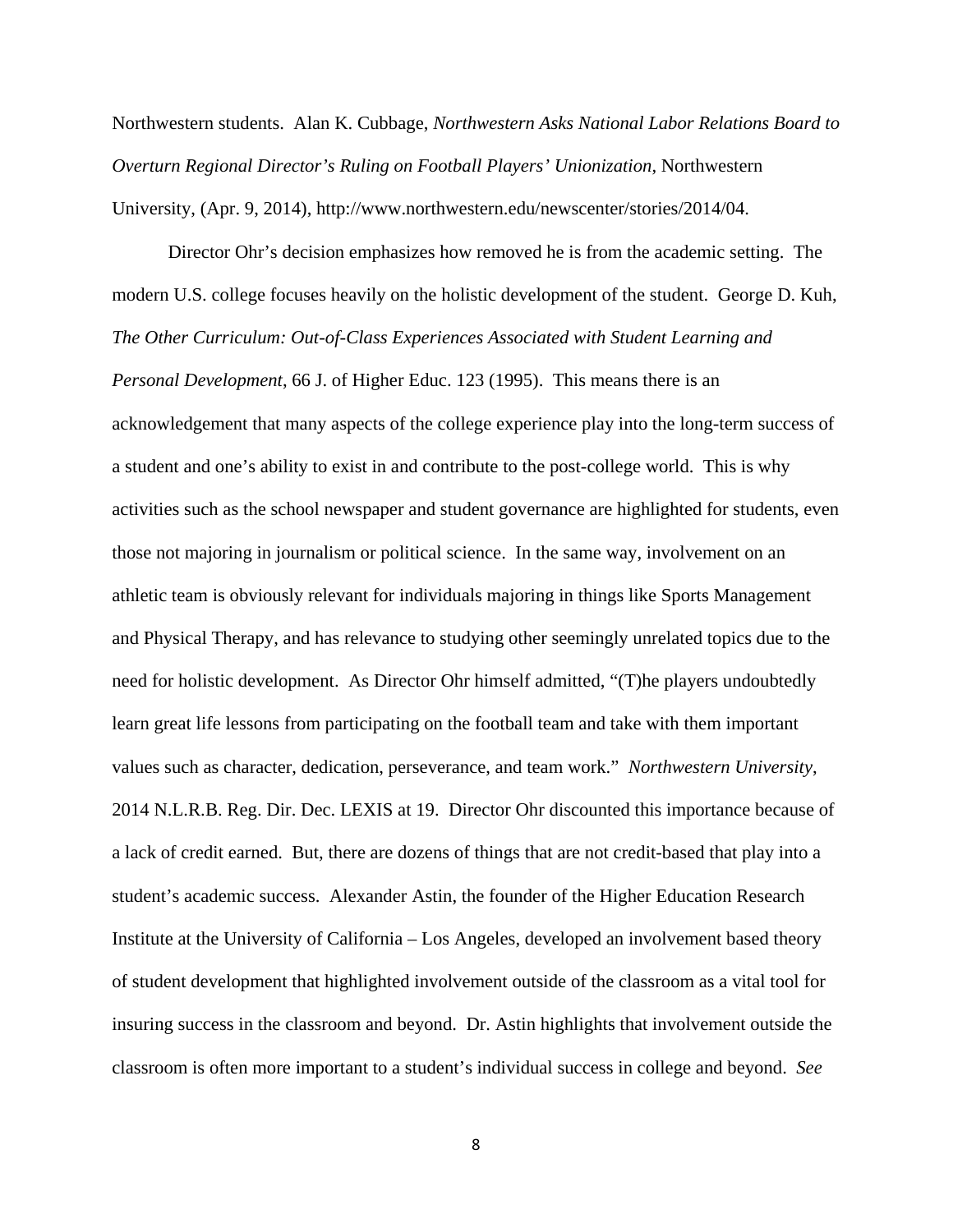Alexander Astin, *Student Involvement: A Developmental Theory for Higher Education*, J. of C. Student Dev. 518 (1984).

Further, Director Ohr contends that Northwestern University expends between \$61,000 and \$76,000 per year on these "employees." *Northwestern University*, 2014 N.L.R.B. Reg. Dir. Dec. LEXIS at 17. While this is true, the bulk of this money goes directly towards the student's tuition and furthering their education. At no point do student athletes see this money tangibly, however they do benefit greatly by having a valuable degree that further benefits them in the post-collegiate world.

## **III. THE QUESTIONS PRESENTED WILL HAVE HUGE RAMIFICATIONS ON THE HIGHER EDUCATION SYSTEM IN THE UNITED STATES, AND OTHER SIMILARLY SITUATED ENTITIES**

The costs of higher education are at an all-time high without much expectation that this will subside. U.S. Department of Education, National Center for Education Statistics. (2013). *Digest of Education Statistics*, 2012 (NCES 2014-015), Chapter 3 [hereinafter *Education Statistics*]. While institutions like Northwestern University, Brown University, and New York University are potentially equipped to somewhat handle the increased litigation costs and services necessary to address a unionized sports team, most institutions are in very different financial situations. Thus, the Board needs to explore all of the implications of a decision of this magnitude, not just on Northwestern University, but on the entire higher education system in the United States.

#### **A. The higher education bubble and the economics of this decision**

The National Center for Education Statistics, a subdivision of the U.S. Department of Education, reports that the average cost of a 4-year institution of higher education in 1990 was \$8,238. *Id*. Taking into consideration inflation, that is roughly \$13,564 by today's standards.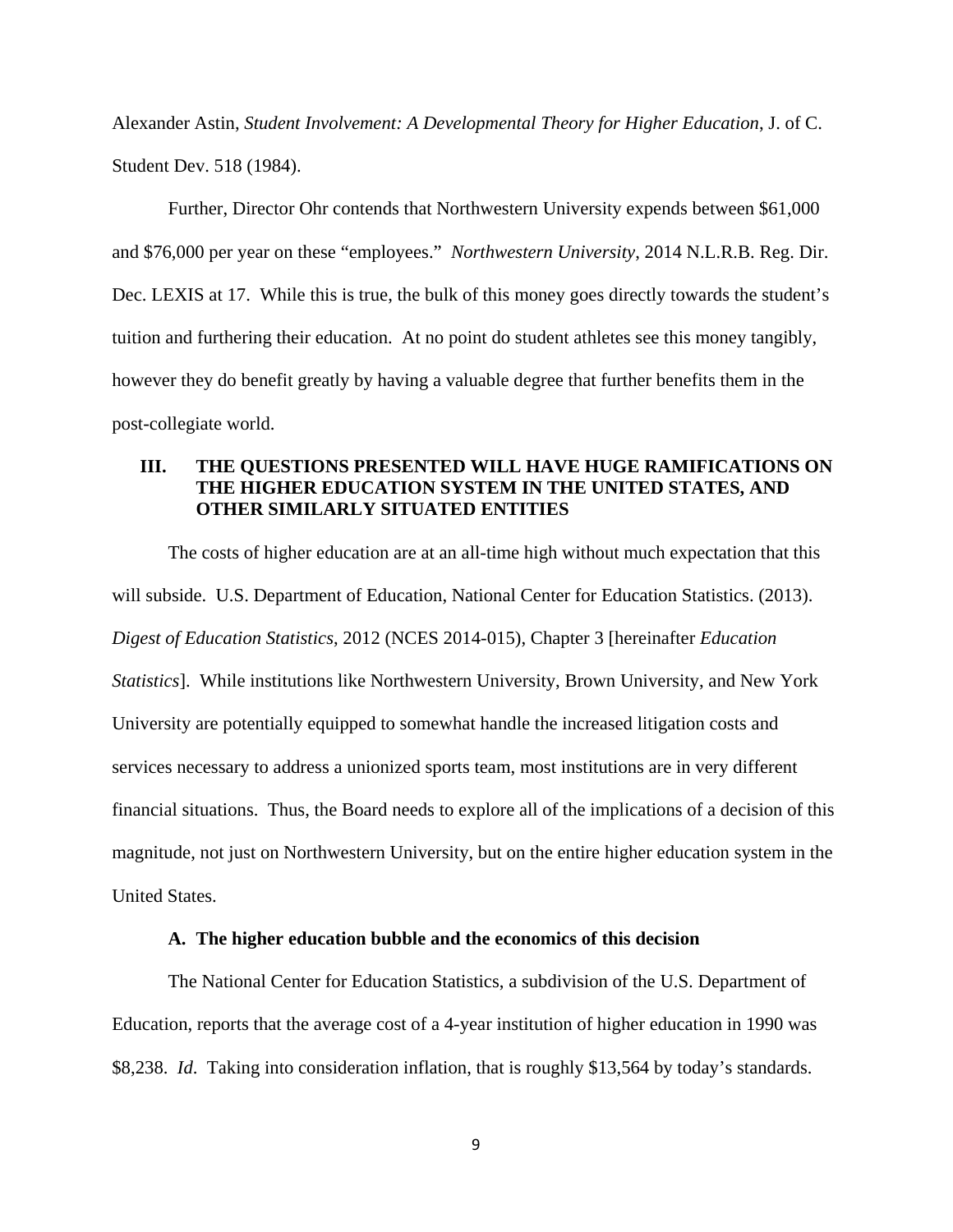*Education Statistics*. Only twenty years later, in 2010, the average cost of a 4-year institution of higher education increased by 61 percent to \$21,093. *Education Statistics*. Even when considering inflation, the cost rose roughly 36 percent.

The National Center for Public Policy and Higher Education, a nonpartisan private nonprofit organization, cites two primary reasons for the rise in costs at private institutions. These are decreased funding by governmental entities and increased management of the university setting as a result of increased litigation. William Trombley, *College Affordability in Jeopardy*, National Center for Public Policy and Higher Education (Winter 2003) *available at* http://www.highereducation.org/reports/affordability\_supplement.

State funding for public and private institutions has dropped drastically in the past three decades, while attendance at colleges and universities has steadily increased. *Education Statistics*. While this clearly impacts public institutions more than private, it has an immediate impact on available research money, as well as in-state incentives that have been granted to colleges for accepting in-state students.

The second and more pertinent issue leading to the increased costs of higher education is the growth in management positions on college campuses. This growth is due to a number of reasons, but the leading factors are cited as increased litigation and the need for campuses to better mitigate liability. *Education Statistics*. An increase in litigation has led to colleges putting a stronger emphasis on student service programs, including residence hall staff, counseling services, rape and sexual assault prevention services, diversity services, and other staff members focused on assisting students in their transition to and experiences at the institution. Additionally, the growth in litigation has led to the creation of in-house counsel for many larger institutions and overall larger legal bills due to the increased litigation and bureaucracy.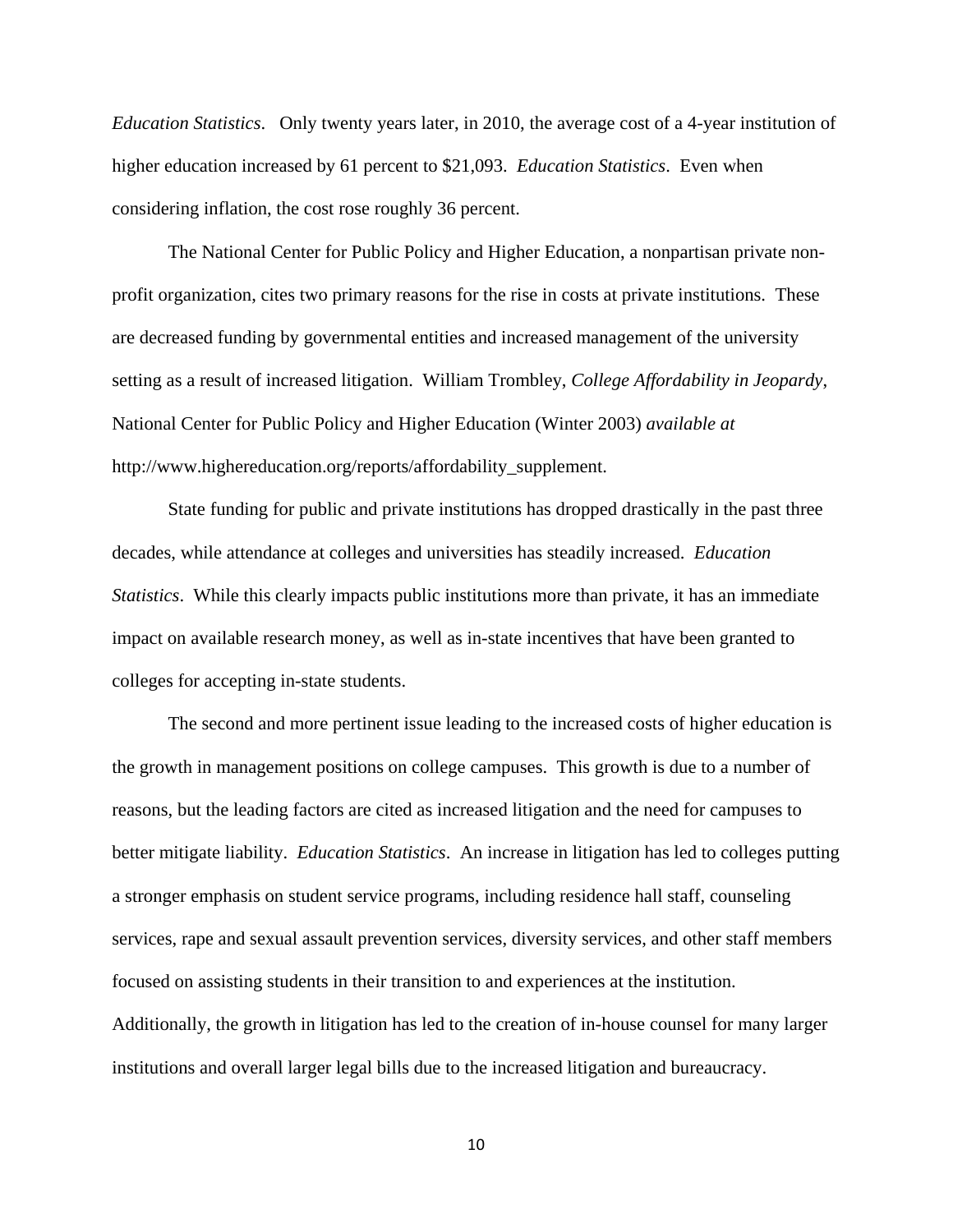Most of the factors that led to this increased management would be duplicated under a unionized system of athletic teams. In order to fully accommodate the needs of a union and to meet its potential demands, more staff, namely lawyers, must be hired by all institutions wishing to compete in Division 1 athletics. At Northwestern University, there are 19 athletic teams, all of which offer some level of scholarships to students. Northwestern Wildcats, *available at* http://www.nusports.com. Educating these students of their rights alone would lead to a need for increased student service offerings. All of this would consist of new programs and new administrators at an additional cost.

Due primarily to institutional age, size, and other factors, not all Division I schools are in the same financial situation. For example, Northwestern University has one of the largest endowments of any U.S. college at \$7.9 billion. *About the Endowment*, Northwestern University Investment Office (2014) *available at* http://www.northwestern.edu/investment. By comparison, the average endowment of a Division 1 school is a fraction of this at \$73.5 million. *Study of Endowments*, National Association of College and University Business Officers (2013) *available at* http://www.nacubo.org/Research/NACUBO-Commonfund\_Study\_of\_Endowments. Northwestern University is one of the most prestigious college's in the world with over 32,000 applicants, each willing to pay the \$45,120.00 a year bill. Pat Vaughan Tremmel, *Northwestern Applications Hit New High*, Jan. 29, 2013 *available at*

http://www.northwestern.edu/newscenter/stories/2013/01. Even without its large endowment, Northwestern University is in a much better situation than most other Division I schools to increase tuition without harming the quality or attendance at the school.

Unionization of athletic programs will have a direct impact on the financial situation of all institutions, but most noticeably the smaller schools with smaller endowments. Unionization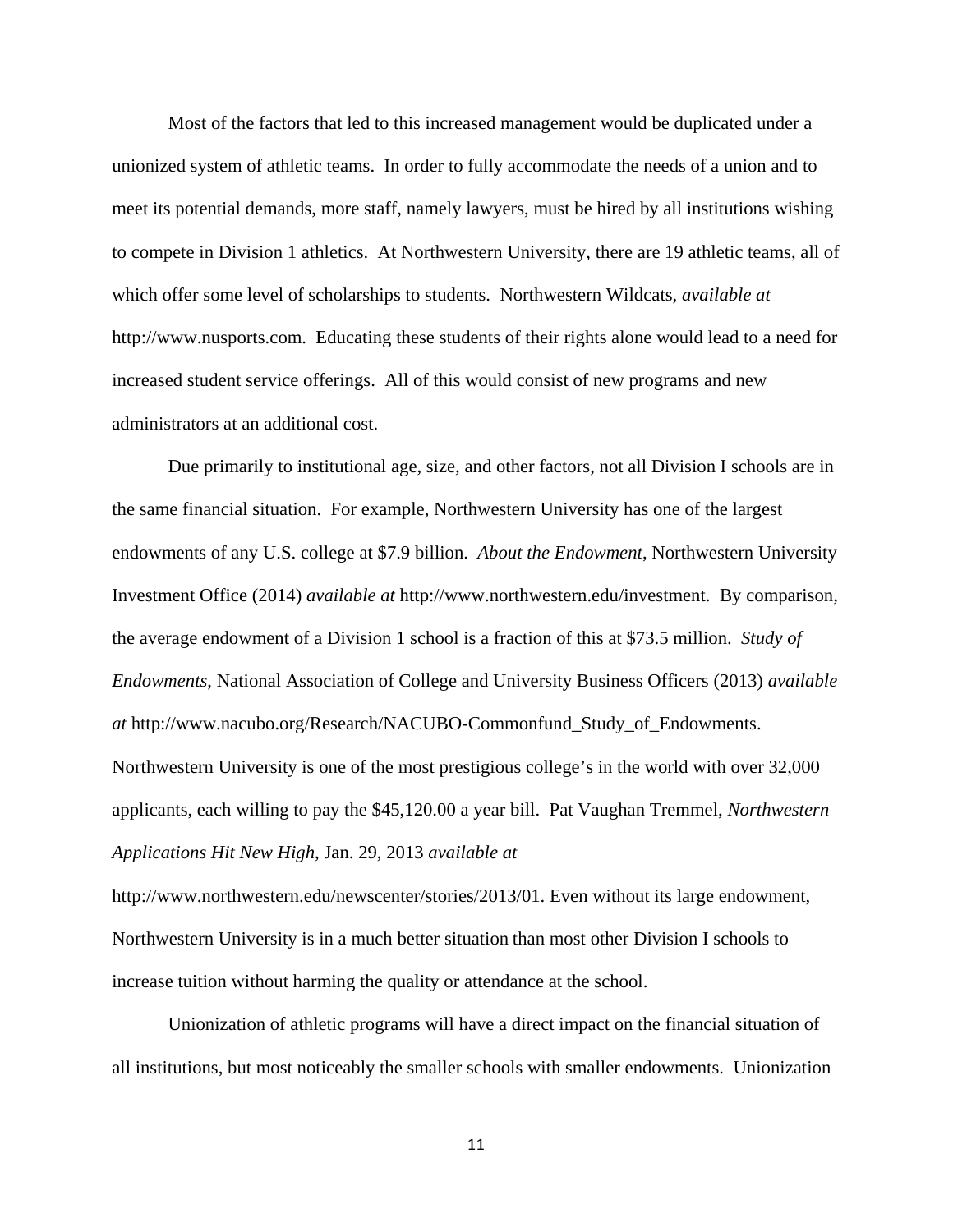will require schools to hire even more management to handle negotiations and meet union demands, as well as deal with even more litigation. This cost differential will directly effect the general student body at these institutions through some combination of an increase in tuition, a decrease of available "in-house" aid, and a decrease in available programs and services.

All of this will inevitably lead to an increase in debt for the general student, and risks the potential of a lowered attendance for many institutions. Average student loan debt has increased along with the increase in the costs of higher education. In 2013, the average loan debt for a graduating student was \$29,400; twelve times more than three decades earlier when it was only \$2,275 in 1983. *The Project on Student Debt*, Institute for College Access & Success (2012) *retrievable at* http://projectonstudentdebt.org/state\_by\_state-data.php. Overall debt has steadied in recent years from the massive increase in the nineties and early 2000s, but a decision like this will likely push this much higher.

Some institutions may choose to shut down their competitive Division-I athletic programs because of the rise in costs and issues associated with unionization. This may also lead to a need to shut down even more extracurricular activities that offer some sort of parallel scholarship program, such as debate, musical performance, or theater.

The Board cannot draw distinctions between schools like Northwestern University and smaller, less financially stable Division [1](#page-16-0) schools when looking at unionization.<sup>1</sup> While the NLRA itself puts limits on workforce size, all Division I football teams, and teams in other sports, are large enough and have enough scholarship recipient students to potentially qualify for election under this decision. This is just as true at Northwestern University and the University of

<span id="page-16-0"></span> $1$  Every Division 1 school meets the minimum requirement of income and "employee" for the NLRA, thus without a Congressional change to the law, the Board would not be able to distinguish.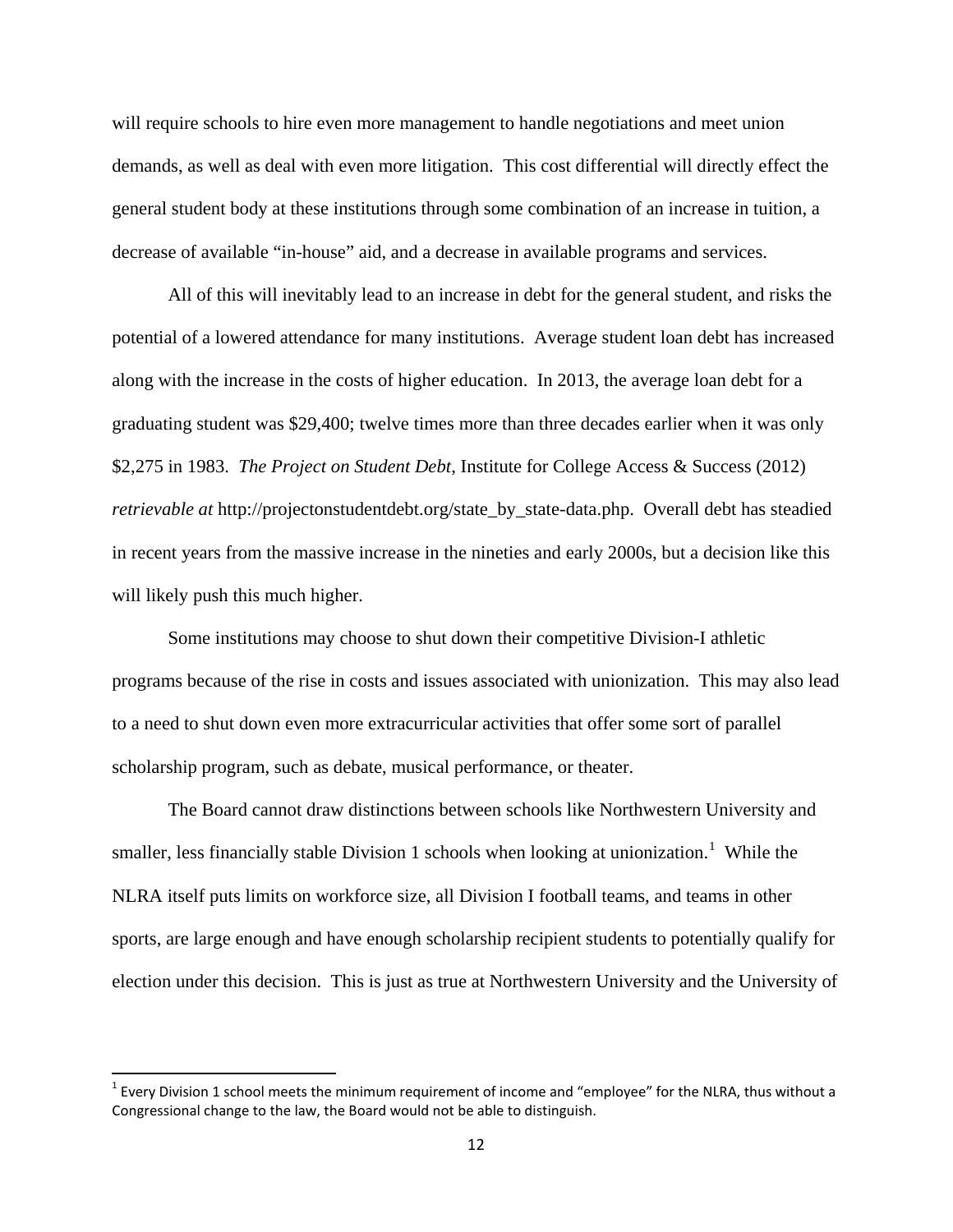Alabama as it is at institutions like the University of Tulsa, where 5 percent of the student body is on the football team. Tulsa Hurricane, *available at* http://www.tulsahurricane.com.

# **B. This Decision Is Plainly At Odds With The Legislative Purpose Of The NLRA And Is An Unnecessary And Unfounded Expansion Of The Act**

Colleges are not the Western Pennsylvania steel mills of the past that led to the passing of the NLRA, where employers took advantage of poor local workers and paid them less than a minimum wage and then discarded them once they were no longer useful as employees. Students have choice in their college decision. This is especially true for an individual that has the skill to make it on to the Northwestern University football team coupled with the brains to actually make it into Northwestern University.

In assessing the NLRA, the U.S. Supreme Court has stated, "The Act was intended to accommodate the type of management-employee relations that prevail in the pyramidal hierarchies of private industry. In contrast, authority in the typical 'mature' private university is divided between a central administration and one or more collegial bodies." *Yeshiva U.*, 444 U.S. at 680. As was highlighted above, the professor-university relationship was used as an example of a labor situation not in the scope of the law at the inception of the law during the House Hearing. *National Labor Relations Act: Hearing on H.R. 74-198 Before H. Comm. on*  Labor, 74<sup>th</sup> Cong. 198 (1935). While the Supreme Court has acknowledged that this specific example may have changed given the current status of the university structure in the United States and how it has evolved since the 1930's, an expansion into college athletics is clearly outside this original scope.

This does not mean that the Board cannot apply the NLRA to a new setting (as it has in the past), but it does mean that the Board cannot apply the act to places that are outside the scope of the purpose of Act entirely. As the U.S. Supreme Court has stated, "The plain meaning of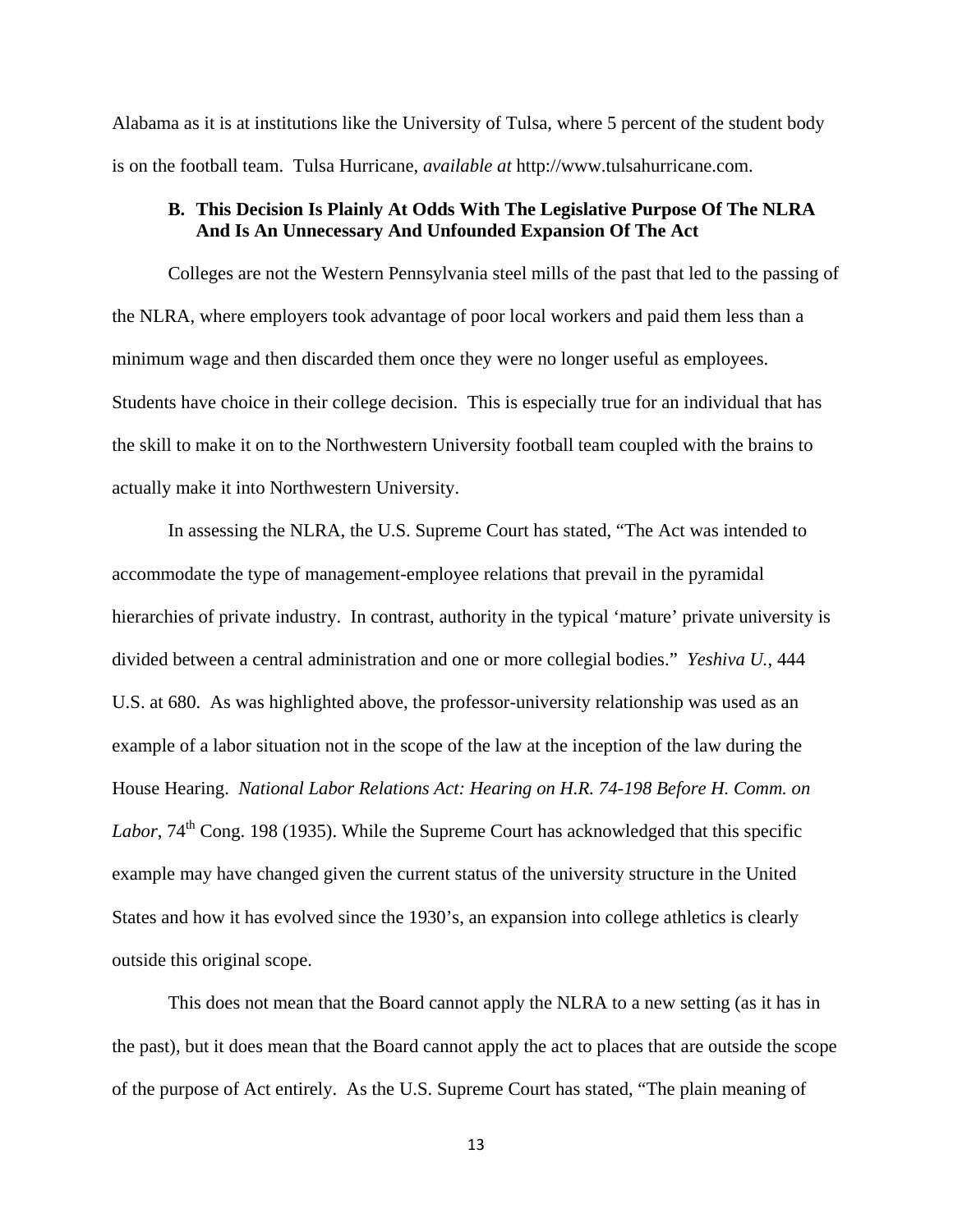legislation should be conclusive, except in the rare cases [in which] the literal application of a statute will produce a result demonstrably at odds with the intentions of its drafters." *U.S. v. Ron Pair Enterprises, Inc.*, 489 U.S. 235, 242 (1989). While the U.S. Supreme Court said in *Yeshiva University* that academic settings "could" be NLRA covered workplaces, they were strictly talking about the professors and other traditional staff members; students were so far outside the scope that they did not even consider it or address the issue. 444 U.S. at n.31.

An expansion of this nature opens up a floodgate of potential litigation and application of the NLRA in places it was never meant to apply. The situation at Northwestern University mirrors the situation at many private high schools with strong sports programs, as well as student employees in common settings such as collegiate libraries and dining facilities, employees of summer camp programs, and other similar jobs that the drafters of the NLRA likely never desired to have included. Congress has the ability to amend and alter the NLRA to expand it into these realms, the Board does not.<sup>[2](#page-18-0)</sup>

# **IV. EVEN IF FOUND TO BE EMPLOYEES, PUBLIC POLICY DEMANDS AN EXCEPTION**

As with most areas of the law, the Board the right to make exceptions to certain populations of potential "employees" that clearly fall outside the bounds of congressional intent. Further, the NLRA contains several explicit and implicit exceptions to the term "employee," including domestic workers, agricultural workers, and children employed by their parents, amongst others. 29 U.S.C.A. § 152 (3). Thus, there are several populations that fit the common law definition of "employee" but are left out of coverage under the NLRA due to other considerations. In the event that the Board determines these student-athletes are employees, they should be one such exception.

<span id="page-18-0"></span> $2$  Although it is important to note that it is highly unlikely they ever would.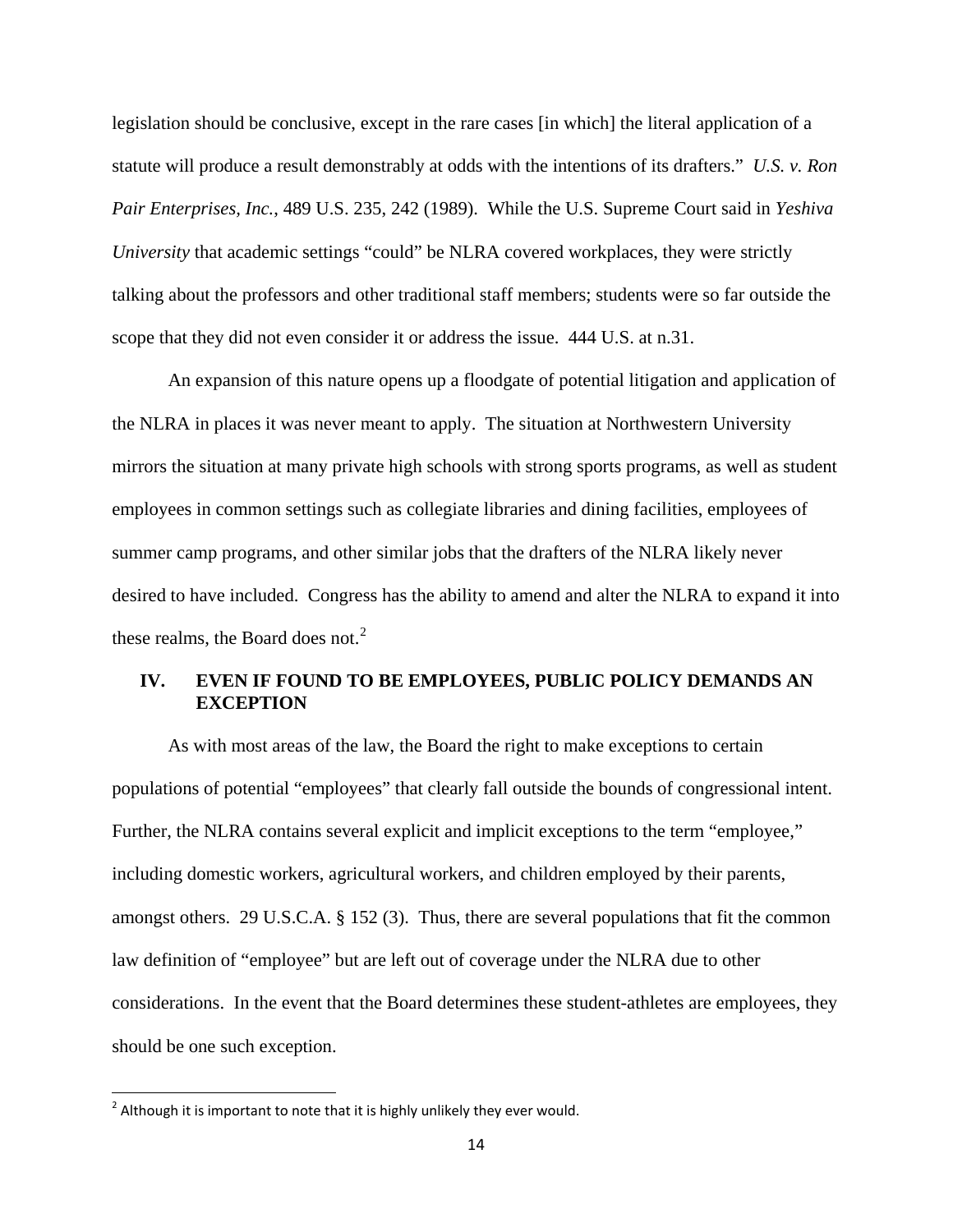The Board has previously expressed legitimate concerns about unionization of student populations. In *Brown University*, the Board stated, "Even if graduate student assistants are statutory employees, a proposition with which we disagree, it simply does not effectuate the national labor policy to accord them collective bargaining rights, because they are primarily students." 342 NLRB at 492.

Although Director Ohr argued that the petitioning group of student-athletes is predominantly football players with economic relationships to their institutions, it does not change the fact that in order to be football players, they must first be students. *Northwestern University*, 2014 N.L.R.B. Reg. Dir. Dec. LEXIS at 18. This relationship, as described above, is contingent upon the status of student and the on-going taking of classes and awarding of grades. Thus, the concerns outlined in *Brown University*, and other unionization efforts by students, ring true here.

Establishing unions for college athletes is turning college athletics into professional sports leagues and is turning student-athletes into just athletes. While discussions about reform of the NCAA and college sports in general may be warranted, it is not the Board's place to litigate this sort of change and this sort of statutory expansion. *See American Totalisator*, 243 NLRB 314 (1979), *affd*. 708 F.2d 46 (2d Cir. 1983), *cert. denied* 464 U.S. 914 (1983). "Absent an indication from Congress that the Board's refusal to assert jurisdiction is contrary to congressional mandate, we are not persuaded that we should exercise our discretion to reverse prior holdings on (an) issue." *American Totalisator*, 243 NLRB at 314. Congress has held hearings on college athletics and various pieces of legislation dealing with these issues pending, thus it is being addressed. Sara Ganim, *Should Northwestern Football Players Unionize? Congress to Weigh In*, CNN, May 3, 2014. The Board here is being encouraged to cross the line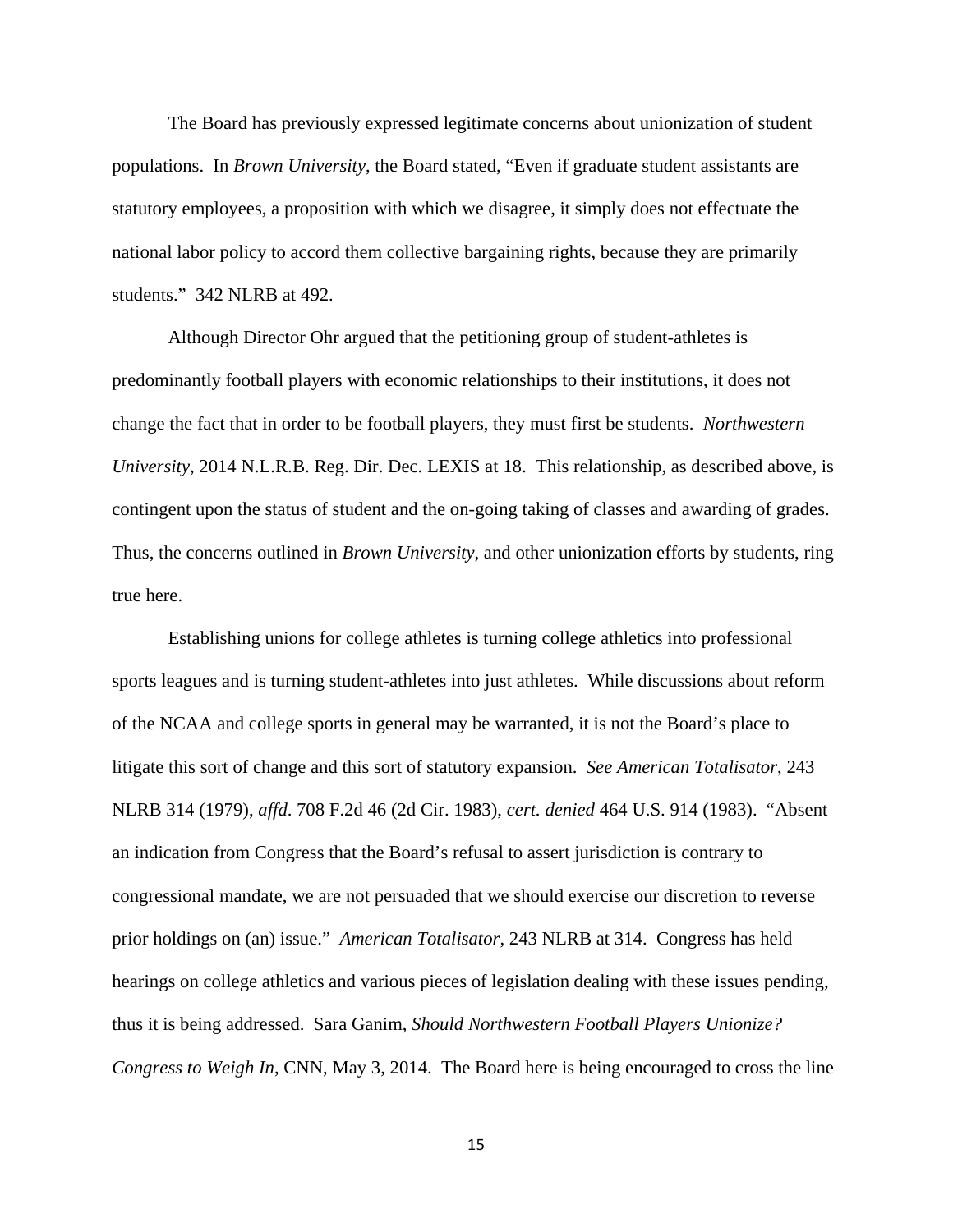into a legislative role and address an issue that is outside of its scope. This is inappropriate and not within the bounds permitted by the NLRA.

Another area of concern is the protection of the college athlete. While this decision is seemingly in favor of the general college athlete, it has the potential to harm far more studentathletes then it assists. The student-athletes on the Northwestern University team may find themselves in a preferable position, but the overall number of available athletic scholarships are likely to decline and those who are lucky enough to get a scholarship will now find themselves with taxable income in the form of housing and tuition, without the means to pay these taxes. Smaller schools may be forced to pull out of Division I play altogether due to the increased costs, thus competing only in the less intensive Division III leagues where scholarships are not permitted.

Currently, a student-athlete who is injured or for some other reason is involuntarily off the team, even permanently, does not lose their scholarship at all NCAA schools for at least the current year.<sup>[3](#page-20-0)</sup> However, if a student could no longer compete on the team, it would no longer be up to the administration to promise a five year scholarship. Instead, this would be a topic for bargaining with no mandate that it continue. In his decision, Director Ohr argued that players who choose to stop playing currently risk losing their scholarship. *Northwestern University*, 2014 N.L.R.B. Reg. Dir. Dec. LEXIS at 18. This is an odd statement for Director Ohr to make, as any "employee" who chooses to stop partaking in their employment by choice seemingly would likewise stop being compensated, whether or not the workplace is unionized. Additionally, any scholarship recipient at almost any location would risk losing their scholarship if they no longer meet the requirements of that scholarship by choice. If a student receiving a full scholarship to a law school for environmental law chooses to instead begin focusing their

<span id="page-20-0"></span> $3$  At many schools it continues for all five years, including Northwestern University.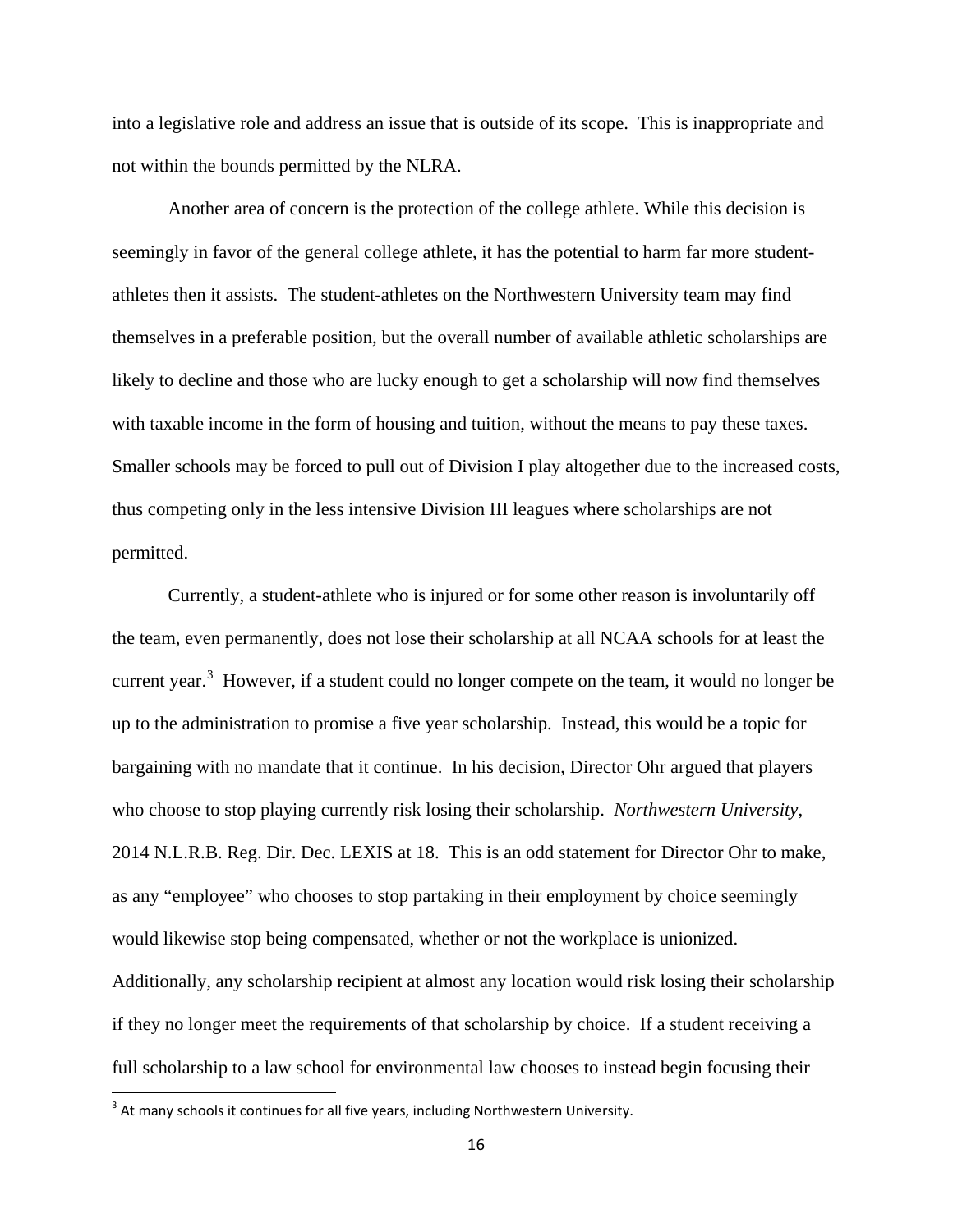internships and class load on bankruptcy, that student should be aware of the risks that come with such a choice. Thus, it is not clear how unionization will somehow protect the individual who comes to a school on a scholarship and then makes the choice to stop doing the thing the scholarship is actually intended to support.<sup>[4](#page-21-0)</sup>

Students receive no monetary compensation for their participation in college athletics. However, under a unionized system, they would be faced with union dues, taxation, and other potential expenses. Worker's Compensation would only apply if injured on the field, thus a player who is injured outside of the context of their play would risk losing their tuition, food, and housing in a way that they do not risk currently. Even if injured in the course of play, Worker's Compensation deals in money, not housing, food, and tuition; so an injured player could be forced to move out and lose access to their education and meals. Teams would no longer need in-house assistance for injuries and could just defer to the Worker's Compensation courts to deal with the issue, which may require an injured player to hire a lawyer and attend a hearing (or two) before being able to actually pay their medical bills.

Under the NLRA, employers are not required to pay their employees during a strike. Regardless, a strike is one of the most powerful, if not the most powerful, tools a unionized workforce has at their disposal to force negotiations and bargain. *See NLRB v. Mackay Radio & Telegraph Co.*, 304 U.S. 333 (1938). But, student-athletes are only "paid" through in-kind "compensation" in the form of food, lodging, and scholarship funds. This leaves open the question of if a student-athlete union would face having their housing, meals, and schooling suspended if they ever chose to go on strike. Granted, this could all be rectified by Congress, but that just reaffirms the point that this sort of legislative expansion requires a large amount of

<span id="page-21-0"></span> $4$  This is distinct from the student who does not choose to do so, but must stop playing due to an injury or other occurrence.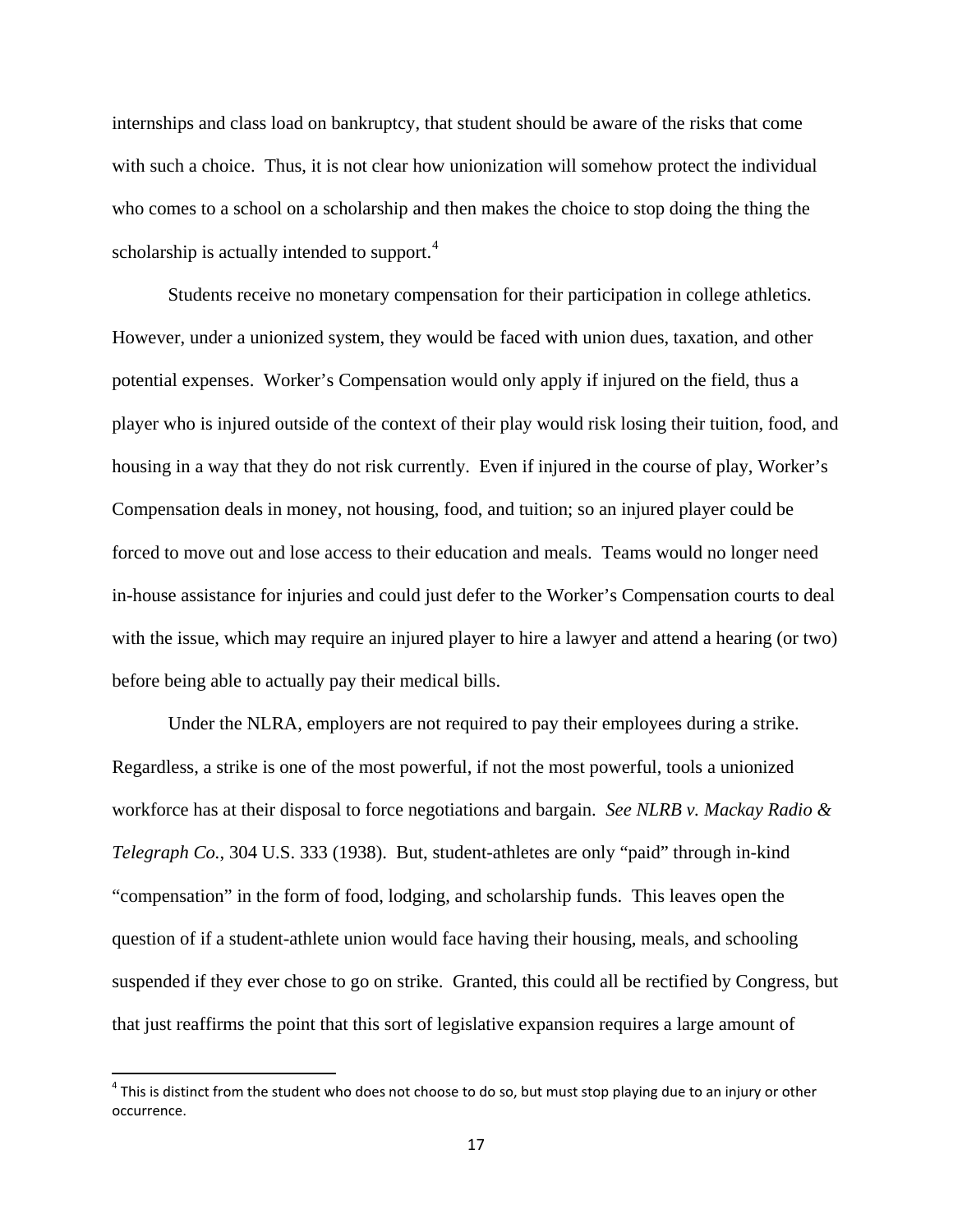detail and changes. Thus, it should be left to Congress and is outside the power of the Board to make such a decision.

One of Director Ohr's strongest contentions is that grant-in-aid scholarship football players have their lives controlled by their athletic teams. *Northwestern University*, 2014 N.L.R.B. Reg. Dir. Dec. LEXIS at 13. The primary issue with this is that, in his dismissal of the student aspect of a student-athlete's identity, he failed to note that much of this "control" is consistent with the type of programs and controls colleges establish for many, if not all, of their students. His rationale for this mirrors the situation of collegiate debate teams, drama clubs, resident hall assistants, and other groups of students on campus who receive some form of assistance in exchange for their participation in that activity

He writes, "Even the players' academic lives are controlled as evidences by the fact that they are required to attend study hall if they fail to maintain a certain grade point average in their classes." *Id*. at 4. This is true of many scholarship recipients, both academic and athletic, as well as some diversity initiative programs that require students to have monitored study halls to ensure their academic success. Most merit-based scholarships even have a grade point average that you must meet in order to not risk losing the scholarship all together. To use this as justification for unionization ignores those similarly situated. Director Ohr further writes, "The players are subject to anti-hazing and anti-gambling policies." *Id*. at 10. These policies are campus-wide at almost all institutions, and in many states are even state laws applying to all students. At Northwestern University, hazing is banned campus-wide by Illinois state law and through a policy published in their Student Handbook that reads in pertinent part, "The University forbids hazing and all other activities that interfere with the personal liberty of an individual." *Northwestern University Student Handbook*, 48 (2013). Gambling is likewise